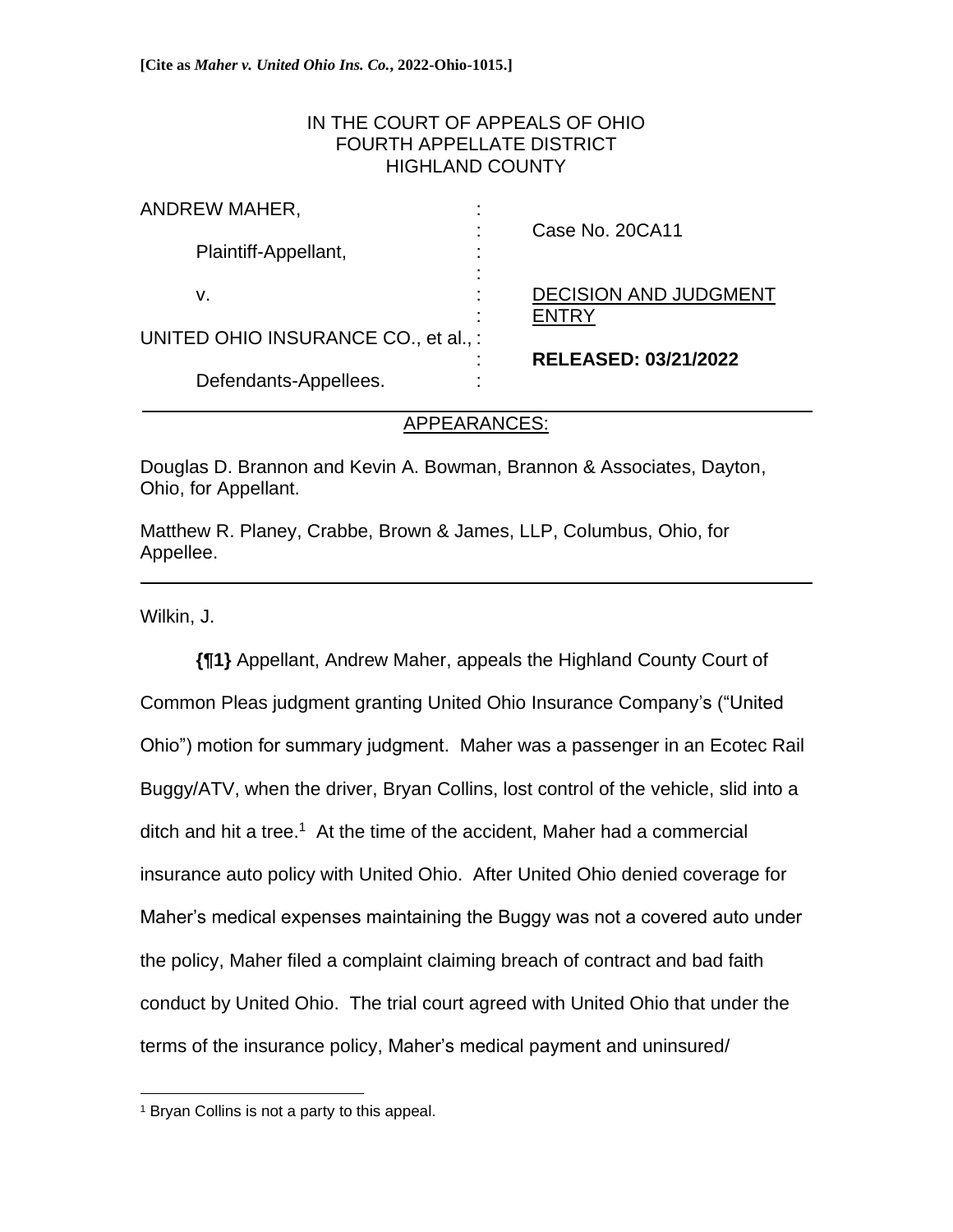underinsured motorist ("UM/UIM") coverage provisions were limited to a covered auto. The only auto listed was a 2006 Nissan Titan. The trial court ruled in favor of United Ohio on all claims.

**{¶2}** Maher presents two assignments of error for our review. First, Maher asserts the trial court erred in failing to apply as written the language in the policy pertaining to the endorsements for the medical payment and UM/UIM provisions. According to Maher, that language expanded coverage beyond "covered auto" and allows for coverage when Maher is occupying "any auto." We overrule Maher's arguments as the policy language is clear with regard to the intent of the parties to provide coverage solely for the 2006 Nissan Titan. The endorsements did not modify Maher's selection of coverage in the business auto form. Maher paid a premium amount reflective of coverage being limited to the 2006 Nissan Titan. The medical payment endorsement definition of insured applies when Maher is occupying a covered auto and is struck by "any auto." For the UM/UIM endorsement, it expressly states that it applies to "covered auto."

**{¶3}** In the second assignment of error, Maher contends the trial court erred in granting United Ohio's motion for summary judgment on the bad faith claim without first bifurcating the claim and before providing him with the opportunity to view his claims file. We reject both arguments. The trial court did not abuse its discretion for failing to bifurcate the bad faith claim. Moreover, Maher failed to request review of his claims file, and he failed to demonstrate the trial court abused its discretion by not staying discovery. United Ohio did not act arbitrarily or capriciously when investigating Maher's claim and ultimately denying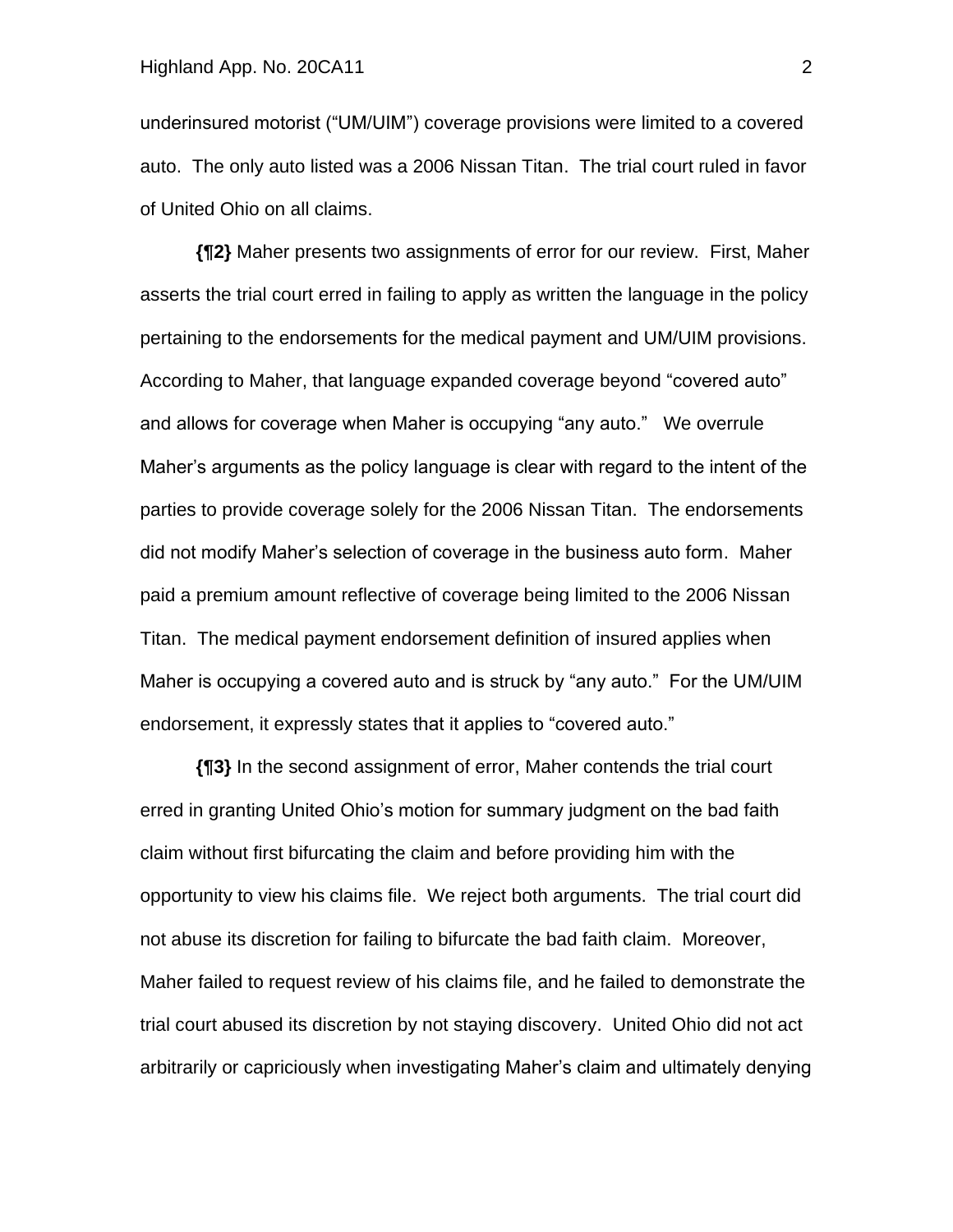it. We thus affirm the trial court's decision granting United Ohio's motion for summary judgment.

### FACTS AND PROCEDURAL BACKGROUND

**{¶4}** On January 12, 2019, at approximately 5:11 p.m., Andrew Maher was riding as a passenger in an Ecotec Rail Buggy/ATV being driven by Defendant Bryan Collins traveling northbound on Strain Road in the city of Hillsboro. Collins lost control of the Buggy and slid off the roadway into a ditch and hit a tree. Maher sustained severe and permanent injuries to his neck, back, aorta, ribs and lungs, as well as other parts of his body. Maher proclaims his injuries were so severe that he incurred medical expenses in excess of \$300,000 and will continue to incur additional expenses due to the accident.

**{¶5}** Maher's commercial auto policy with United Ohio was active at the time of the accident. Under the policy, Maher paid a yearly premium of \$779 based on the selected coverage. For liability coverage, Maher selected coverage with numerical symbols 7, 8, and 9. Maher, on the other hand, for auto medical payments, and coverages for UM/UIM solely selected numerical symbol 7. Based on those selections, the premium was \$404 for liability coverage, \$24, \$10, and \$66, respectively for the medical payment, UM and UIM coverages. Each numerical symbol represents a different level of coverage and as relevant here, symbols 1, 7, 8, and 9 are defined as follows: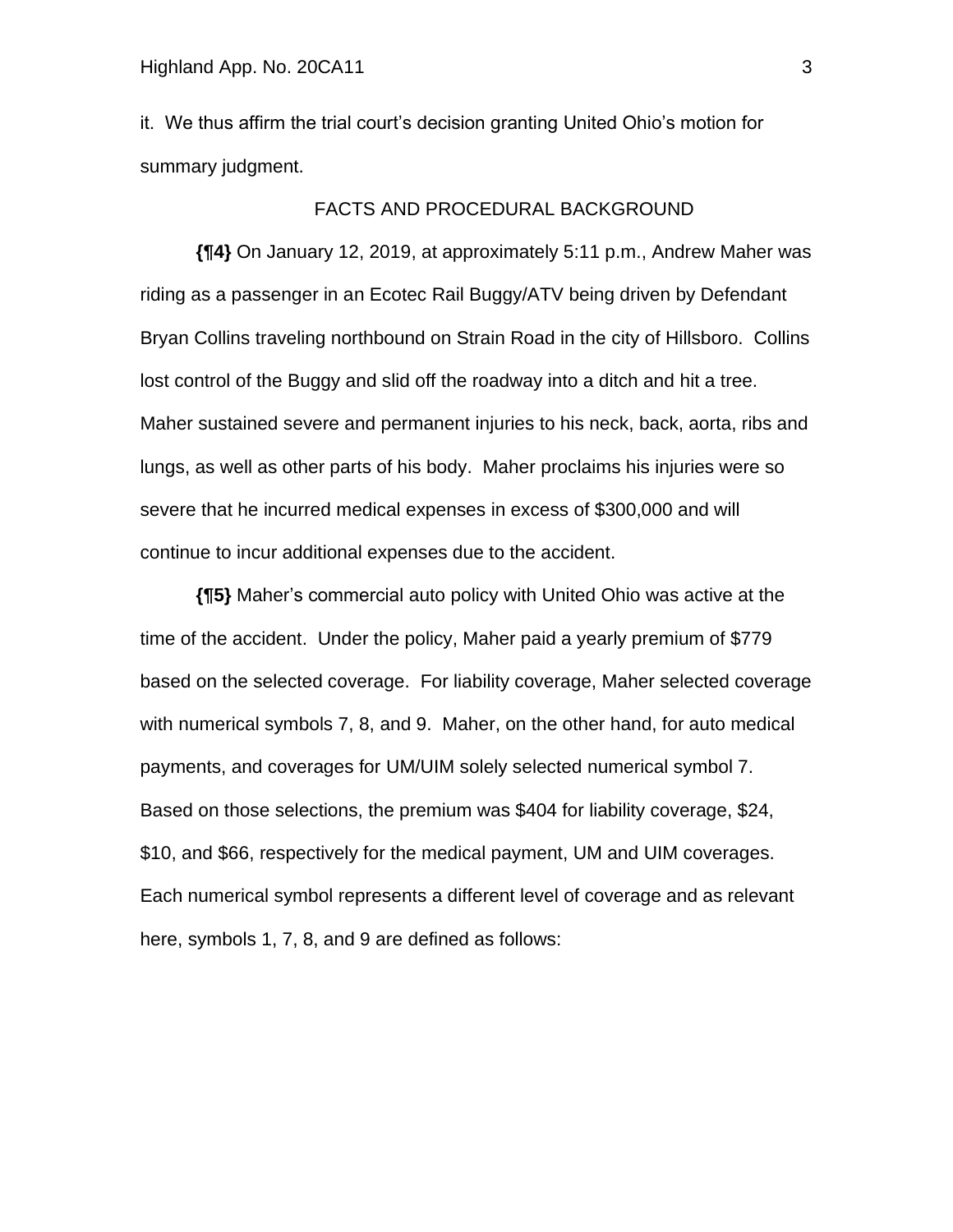| Symbol         |                                          | Description of Covered Auto Designation<br>Symbols                                                                                                                                                                                                                                                                                                                          |  |
|----------------|------------------------------------------|-----------------------------------------------------------------------------------------------------------------------------------------------------------------------------------------------------------------------------------------------------------------------------------------------------------------------------------------------------------------------------|--|
| 1              | Any "Auto"                               |                                                                                                                                                                                                                                                                                                                                                                             |  |
| $\overline{7}$ | <b>Specifically Described</b><br>"Autos" | Only those "autos" described in Item<br>Three of the Declarations for which a<br>premium charge is shown (and for<br>Liability Coverage any "trailers" you don't<br>own while attached to any power unit<br>described in Item Three).                                                                                                                                       |  |
| 8              | Hired "Autos" Only                       | Only those "autos" you lease, hire, rent<br>or borrow. This does not include any<br>"auto" you lease, hire, rent or borrow<br>from any of your "employees", partners<br>(if you are a partnership), members (if<br>you are a limited liability company) or<br>members of their households.                                                                                  |  |
| 9              | Non-owned "Autos" Only                   | Only those "autos" you do not own,<br>lease, hire, rent or borrow that are used<br>in connection with your business. This<br>includes "autos" owned by your<br>"employees", partners (if you are a<br>partnership), members (if you are a<br>limited liability company) or members of<br>their households but only while used in<br>your business or your personal affairs. |  |

**{¶6}** Maher reported a claim under his commercial business auto insurance policy with United Ohio on February 13, 2019, and requested payment for his medical bills. David Weithman, claims adjuster with United Ohio, first confirmed that at the time of the accident, Maher's policy was active and that it provided coverage for medical payments and UM/UIM. Weithman concluded that the coverage was limited to "Symbol 7," which meant it applied to only those "autos" described in Item Three of the Declaration for which a premium was shown. Donna Elliott, Weithman's manager, also reviewed the policy and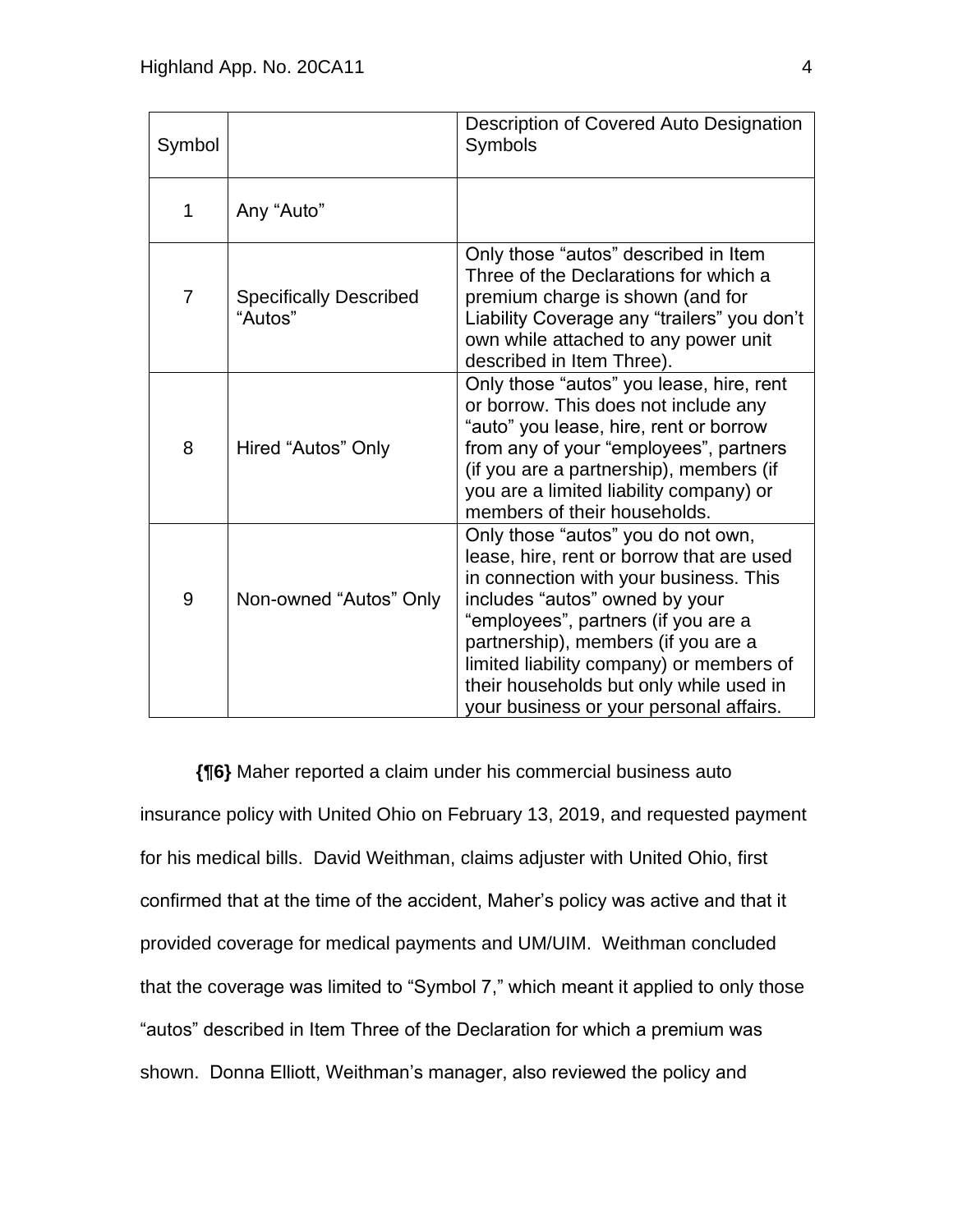deduced that "since the ATV was not specifically listed as a covered auto on the

commercial policy, no coverage would be in effect." On July 12, 2019, United

Ohio sent a letter to Maher advising him that "the Dune Buggy/ATV was not a

covered auto under the commercial policy Mr. Maher had with United Ohio

Insurance Company."

**{¶7}** Maher also attempted to get compensation for his medical expenses by having Collins submit a claim under Collins' auto and homeowners insurance policies with Allstate. Allstate on January 9, 2020, denied coverage finding:

The recreational vehicle that Mr. Collins was driving is not an "auto" and therefore not an "insured auto" under the auto policy. In addition, the recreational vehicle is a motor vehicle, and therefore its use falls within the motor vehicle exclusion in Allstate's homeowners policy. Consequently, no coverage is available under either policy for Mr. Maher's claim.

**{¶8}** On January 27, 2020, Maher filed a complaint for personal injury

against Bryan Collins and for breach of contract and bad faith against United

Ohio.<sup>2</sup> Maher requested declaratory judgment that United Ohio breached its

contract with Maher by refusing to negotiate in good faith and declining coverage

under the medical payment and UM/UIM provisions.

**{¶9}** United Ohio filed an answer, a counterclaim, and requested

declaratory judgment in its favor. Similar to its position when it initially denied

coverage, United Ohio asserted the Buggy was not a covered auto under the

policy. United Ohio maintained that Maher elected to pay a premium for

"covered autos" only under the medical payment and UM/UIM provisions, and

 $2$  The complaint incorrectly named Ohio Mutual Insurance Group as the defendant insurance company. A stipulation was entered into in February 2020, correcting the insurance company's name to United Ohio Insurance Company.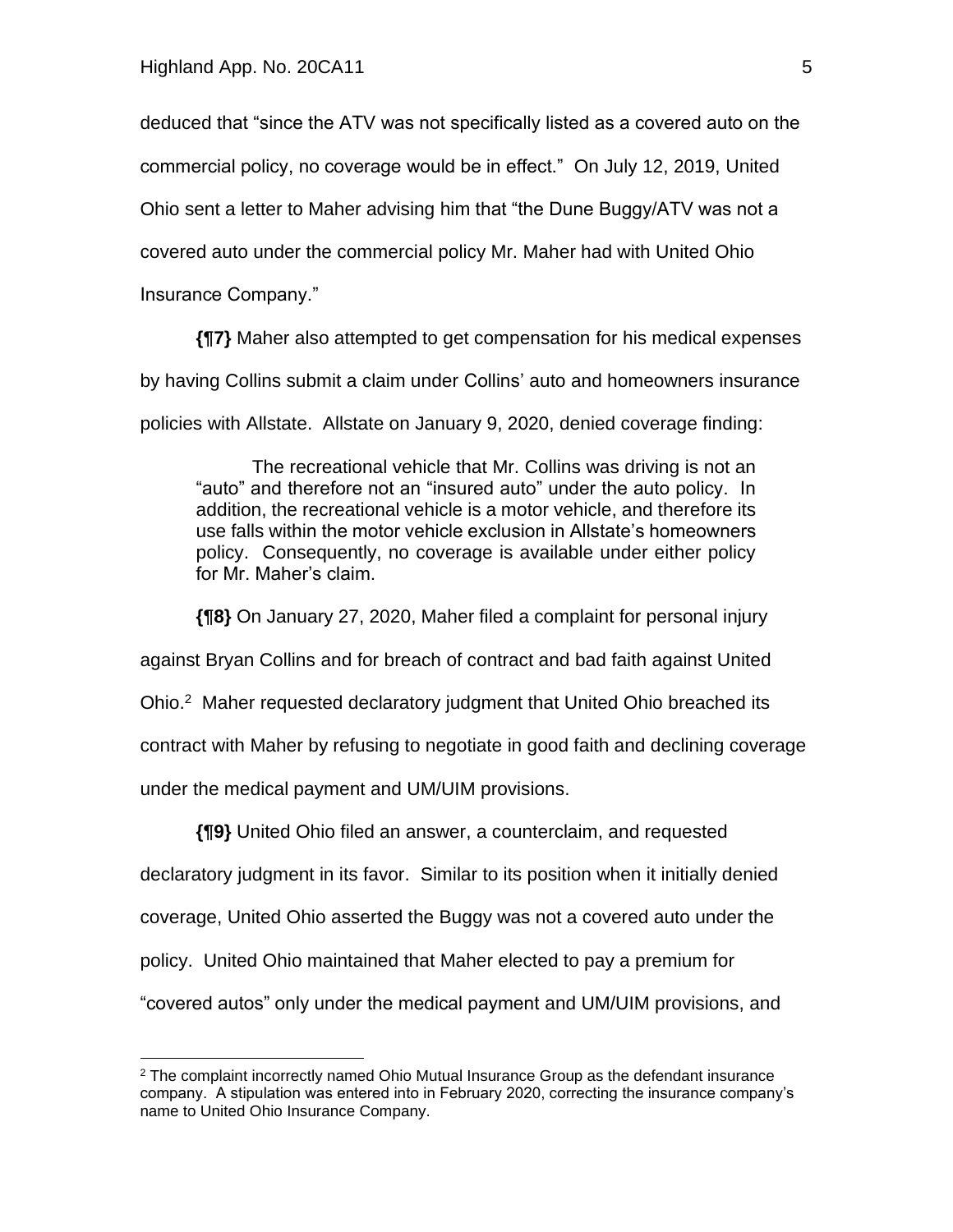since the Buggy was not listed as a covered auto, Maher was not entitled to coverage.

**{¶10}** Maher filed an answer to United Ohio's counterclaim denying several of the insurance company's allegations and argued that the policy speaks for itself. Approximately three months later, in June 2020, Maher filed a motion for summary judgment on his claims. Maher submitted there was no genuine issue of material fact and that he was entitled to coverage under the medical payment and UM/UIM endorsement provisions.

**{¶11}** The endorsement provision for medical payment identified an insured as "You while 'occupying' or, while a pedestrian, when struck by any 'auto'." Maher reads the endorsement provision to include payments for medical expenses arising from an accident while the insured (he) is occupying any auto. In his opinion, limiting the endorsement to pedestrians or passengers who are struck by their own covered auto would be absurd. Thus, United Ohio's refusal to provide Maher with the benefits per the policy was in bad faith.

**{¶12}** Maher similarly argued that the UM/UIM endorsement coverage language is controlling and as read means that coverage is available for any accident whether in a covered auto or not. The language Maher relies on is that United Ohio "Will pay all sums the 'insured' is legally entitled to recover as compensatory damages from the owner or driver of an 'uninsured motor vehicle' or 'underinsured motor vehicle' because of 'bodily injury' sustained by the 'insured' and caused by an 'accident'."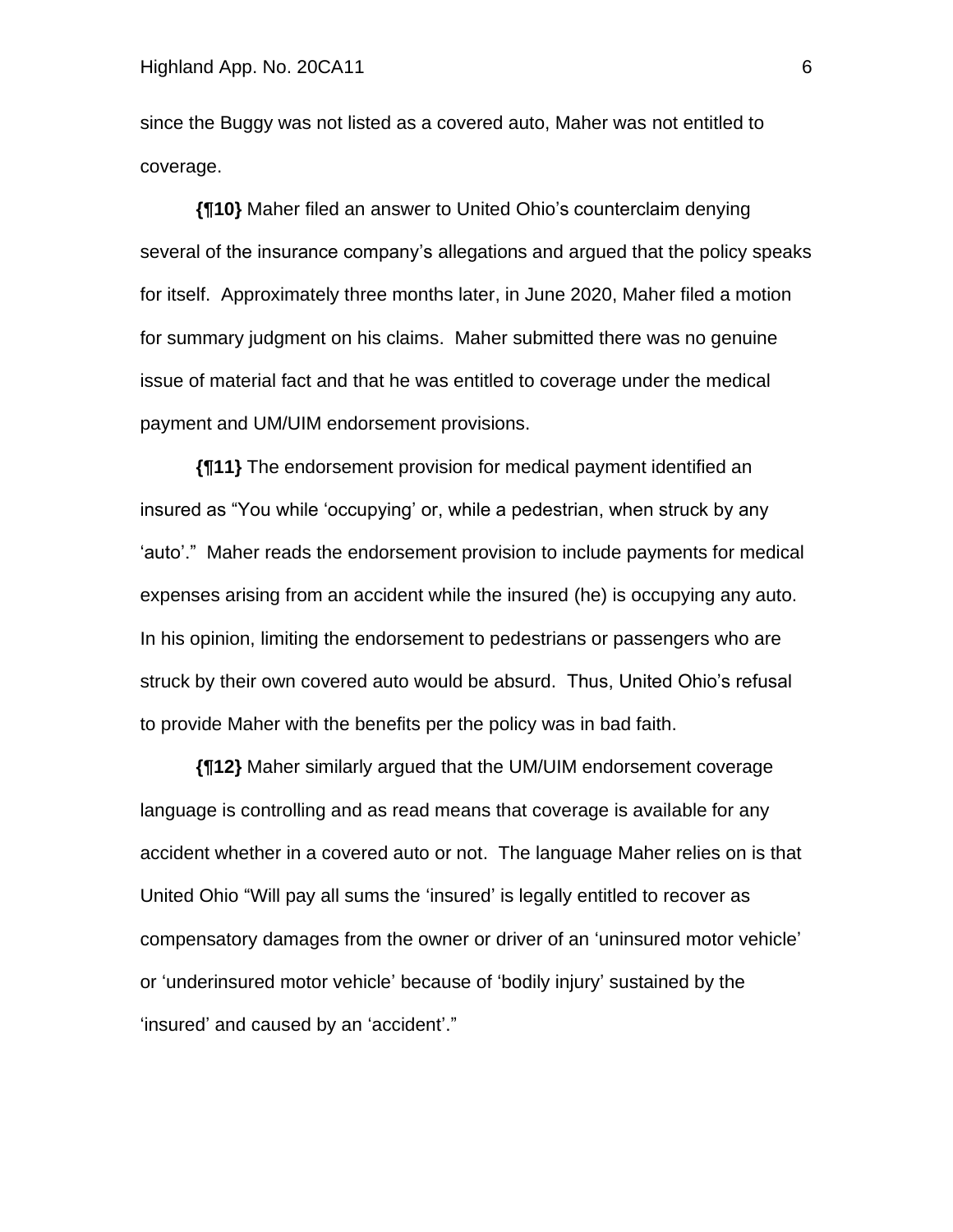\* \* \*

**{¶13}** United Ohio filed its own motion for summary judgment and opposed Maher's request for relief. In the motion, United Ohio emphasized that the declaration provision is controlling. Maher elected to solely have coverage under the medical payment and UM/UIM provisions for "covered autos" and the only auto listed is the 2006 Nissan Titan. United Ohio also challenged Maher's bad faith claim in that the company was not unreasonable in reviewing and investigating his request for payment under the policy.

**{¶14}** Both Maher and United Ohio filed reply memoranda and reiterated their previous positions. The trial court on September 30, 2020, granted United Ohio's motion for summary judgment and denied Maher's motion. The trial court held:

Plaintiff's argument is that the provisions of the endorsements referring to "autos" should be interpreted to include the dune buggy in which he was a passenger. This would ignore the other provisions of the policy which clearly delineate that the Plaintiff was only covering the 2006 Nissan Truck and no other vehicles. Had Plaintiff purchased and paid a premium for []Any "auto" under symbol 1, he would have been entitled to collect under those coverages. Unfortunately, he did not and is therefore not entitled to payments under any of them.

Therefore, it is hereby ordered and adjudged that the Plaintiff's motion for summary judgment be and is hereby denied, and that the Defendant's motion for summary judgment is hereby granted, and Defendant is granted judgment in its favor as to all of the claims against it set forth in the complaint. The claims against Defendant Bryan Collins are not affected by this judgment.

Pursuant to Civ. R. 54(B), the trial court certified its entry granting United Ohio's

motion for summary judgment as a final appealable order and indicated there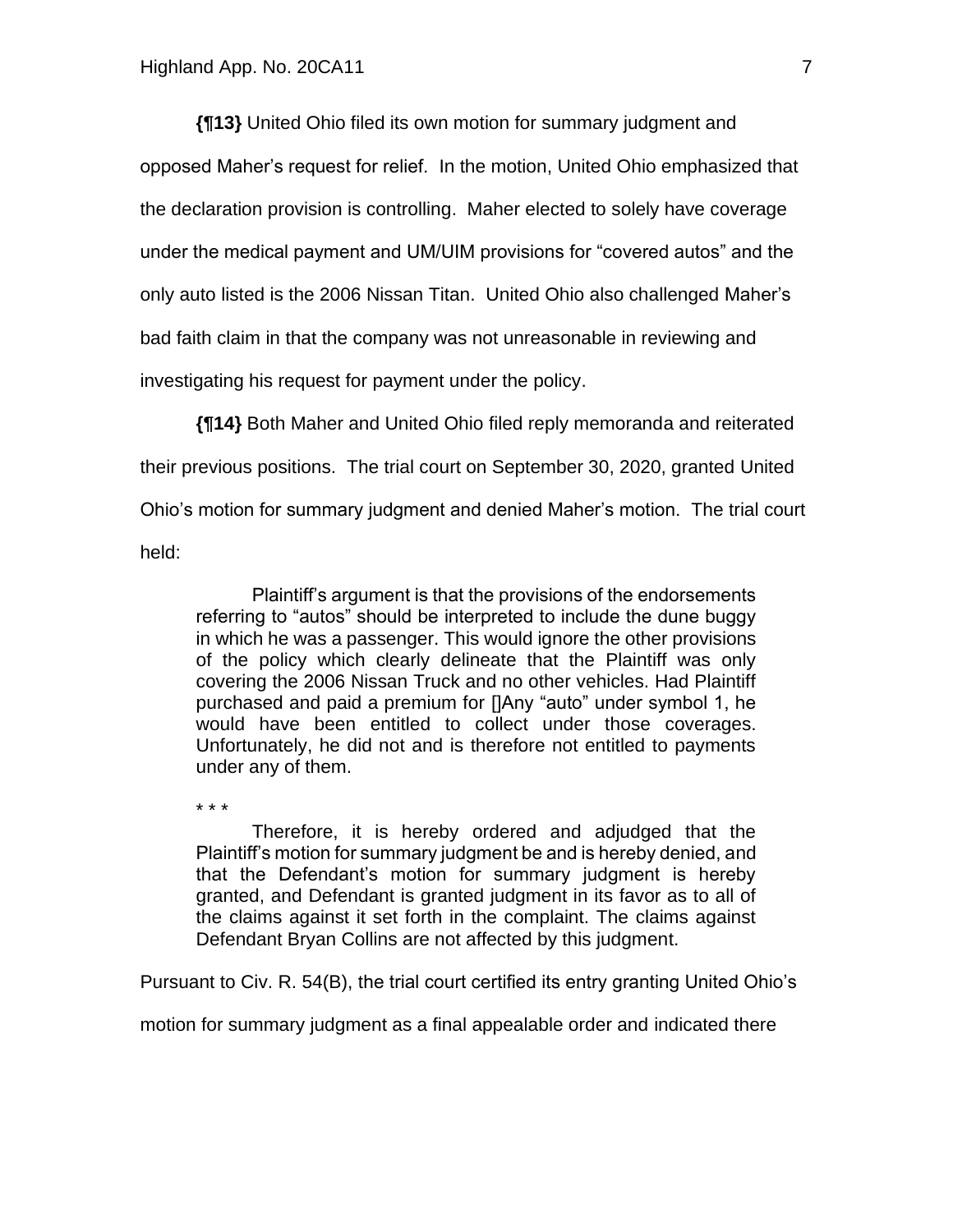was no just reason for delay. The trial court's decision is now before us on appeal.

#### ASSIGNMENTS OF ERROR

- I. THE TRIAL COURT ERRED IN GRANTING SUMMARY JUDGMENT IN FAVOR OF DEFENDANT UNITED OHIO INSURANCE COMPANY ON APPELLANT ANDREW MAHER'S CLAIMS FOR COVERAGE UNDER HIS POLICY.
- II. THE TRIAL COURT ERRED IN GRANTING SUMMARY JUDGMENT IN FAVOR OF DEFENDANT UNITED OHIO INSURANCE COMPANY ON APPELLANT ANDREW MAHER'S CLAIM FOR BAD FAITH.

### I. FIRST ASSIGNMENT OF ERROR

**{¶15}** Under the first assignment of error, Maher challenges the trial court's finding that the medical payment and UM/UIM coverage provisions were limited to a covered auto. Maher claims the trial court ignored the endorsement section of the policy; especially the writing at the top that "[t]his endorsement changes the policy." Each endorsement has its own definition of an insured and coverage. Based on the specific wording in each endorsement, Maher asserts the endorsements allow for coverage when he is occupying "any" auto.

**{¶16}** For medical payment coverage, Maher in support of his argument relies on the "insured" definitions of "You while 'occupying' or, while a pedestrian, when struck by any 'auto,' " and "anyone else 'occupying' a covered 'auto' or a temporary substitute for a covered 'auto'." According to Maher, the use of covered auto when defining an insured who is "anyone else" supports his claim that the policy could have limited coverage for the individual insurer to covered auto but instead used the word "any auto." Thus, the trial court's interpretation of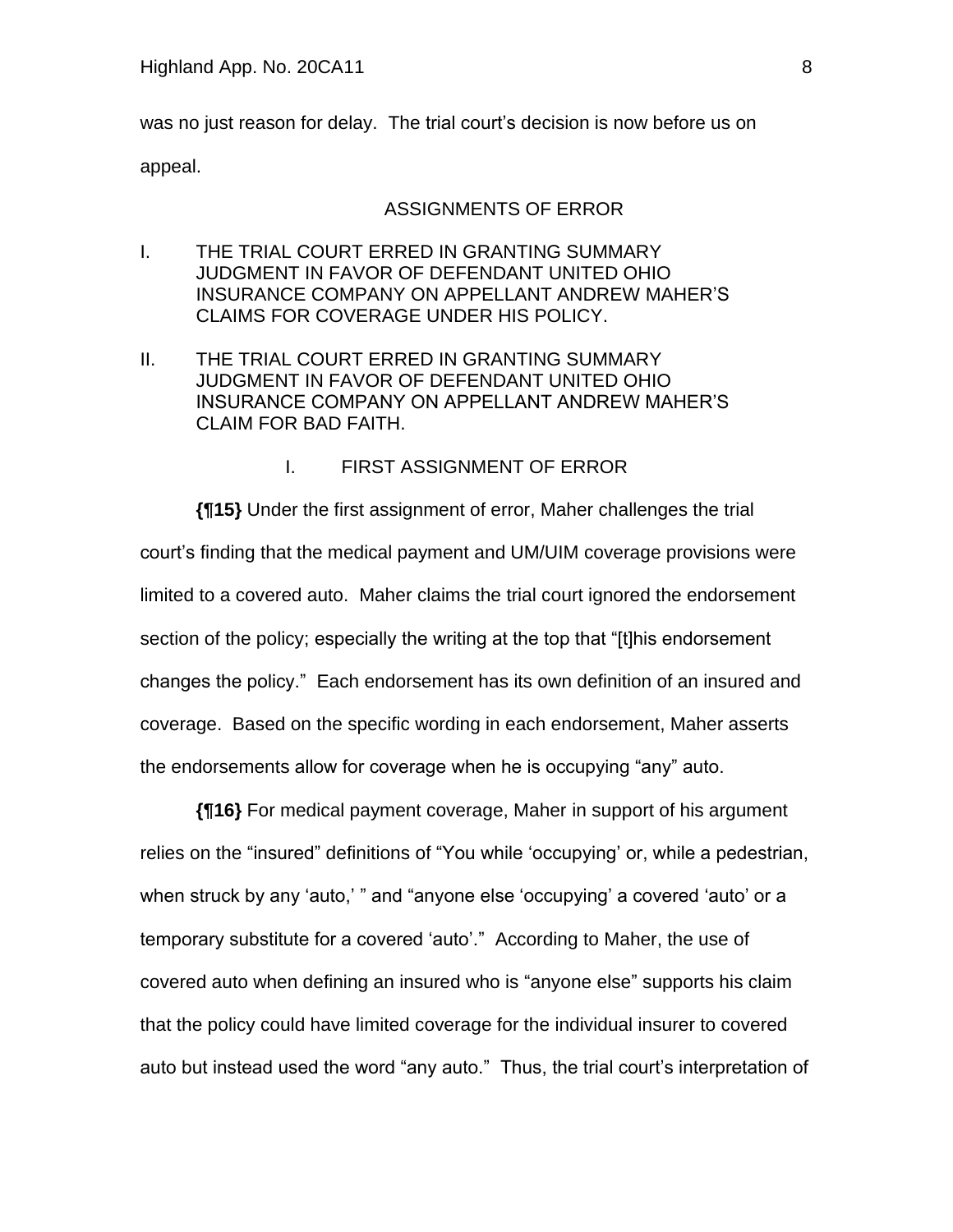"any auto" to still be limited to the 2006 Nissan Titan was erroneous and ignored the express language in the endorsement.

**{¶17}** Similarly for the UM/UIM endorsement language, Maher bases his claim on the definition of insured that includes the "named insured," in this case him, while when defining an insured as "anyone else" there is the additional language that the person must be " 'occupying' a covered 'auto' or a temporary substitute for a covered 'auto'." Further, Maher recites the language in the coverage section of the endorsement: "We will pay all sums the 'insured' is legally entitled to recover as compensatory damages from the owner or driver of an 'uninsured motor vehicle' or underinsured motor vehicle' because of 'bodily injury' sustained by the 'insured' and caused by an 'accident'." Maher interprets these provisions as allowing payment for his medical expenses for occupying the Buggy. He argues then that the trial court's contrary finding was erroneous.

**{¶18}** In summary, Maher submits that the business auto coverage form that defines the selection of what auto is covered does not control. Rather, the endorsements control since they include language that they "change[] the policy." Further, when applying the definitions of insured and coverage within the endorsements, the only conclusion is that "any" auto is covered.

**{¶19}** United Ohio responds by maintaining that the parties entered into a contract in which medical payment and UM/UIM coverages were purchased for a specific automobile. The intent of the parties is clear by the express language of the policy that is unambiguous. The wording and definition of what covered auto Maher selected in the business auto declaration and form control. And in this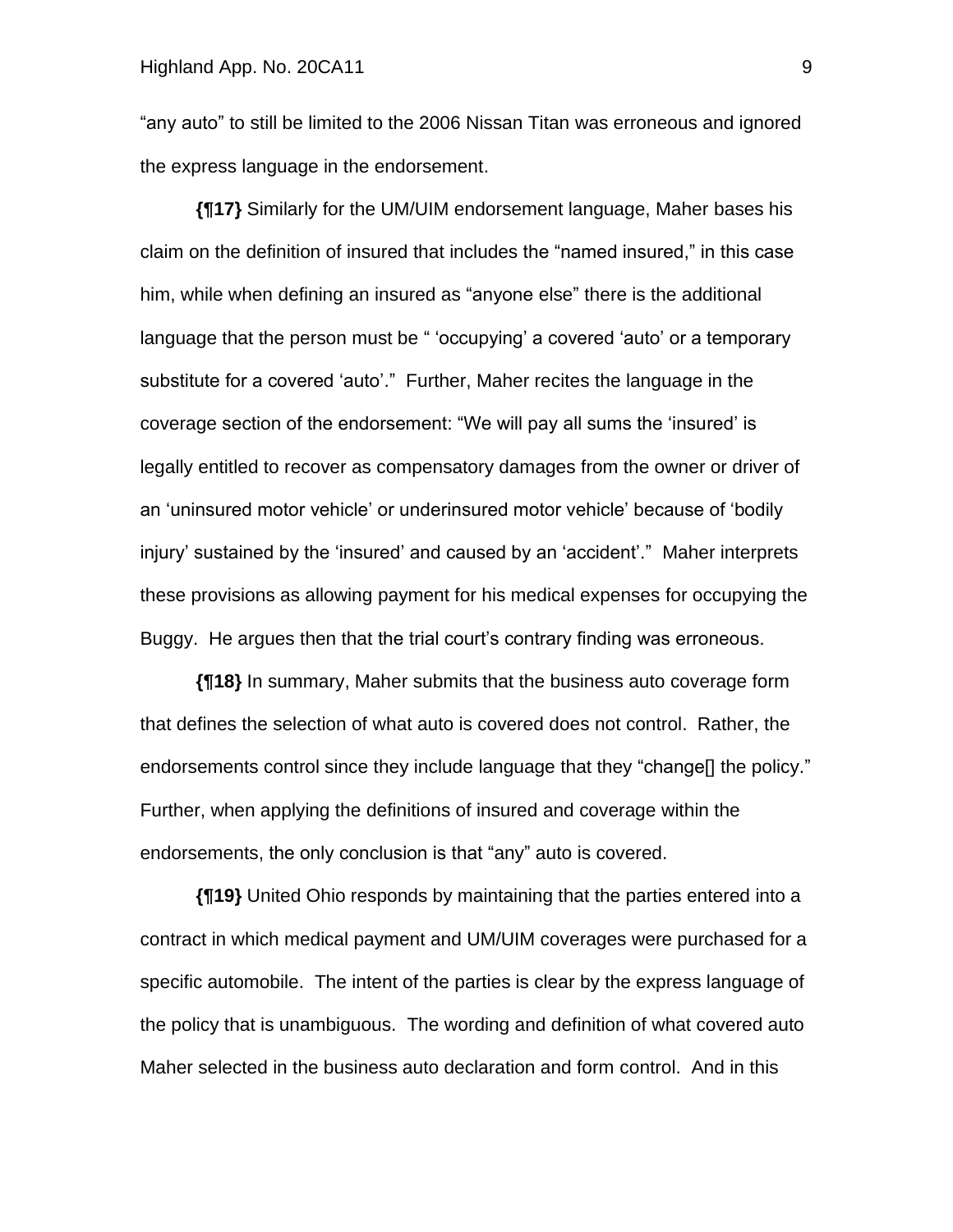case, the Buggy was not listed as a covered auto. United Ohio is of the opinion that the endorsements only apply to a "covered auto," which is in the introductory language of the UM/UIM endorsement.

A. Summary judgment standard of review

**{¶20}** We review de novo a decision granting or denying a motion for summary judgment based on an insurance contract. *Ohio N. Univ. v. Charles Constr. Servs., Inc.*, 155 Ohio St.3d 197, 2018-Ohio-4057, 120 N.E.3d 762, ¶ 11. "De novo review means that this court uses the same standard that the trial court should have used, and we examine all the Civ.R. 56 evidence, without deference to the trial court, to determine whether, as a matter of law, no genuine issues exist for trial." *EMOI Servs., LLC v. Owners Ins. Co.,* 2d Dist. Montgomery No. 29128, 2021-Ohio-3942, ¶ 21, citing *Ward v. Bond*, 2d Dist. Champaign No. 2015-CA-2, 2015-Ohio-4297, ¶ 8. In order to obtain summary judgment, the movant must demonstrate

(1) there is no genuine issue of material fact; (2) the moving party is entitled to judgment as a matter of law; and (3) it appears from the evidence that reasonable minds can come to but one conclusion when viewing evidence in favor of the nonmoving party, and that conclusion is adverse to the nonmoving party. *State ex rel. Cassels v. Dayton City School Dist. Bd. of Edn.* (1994), 69 Ohio St.3d 217, 219, 631 N.E.2d 150, 152.

*Grafton v. Ohio Edison Co.*, 77 Ohio St.3d 102, 105, 1996-Ohio-336, 671 N.E.2d 241.

**{¶21}** In the matter at bar, the parties both submit there is no genuine issue of material fact. Maher was a passenger in a Buggy that was involved in an accident, and he sustained bodily injury. Their arguments are based on the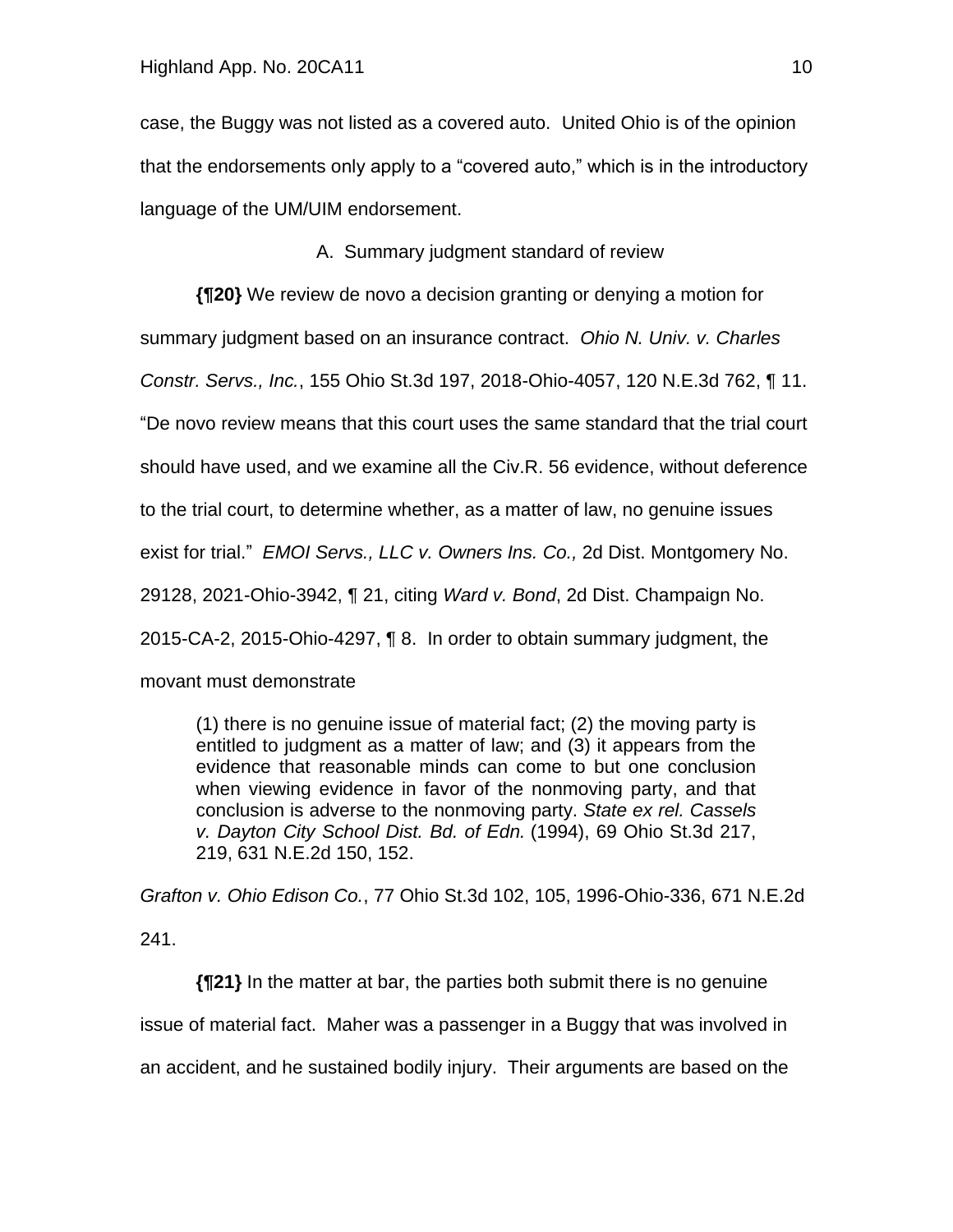#### Highland App. No. 20CA11 11

language in the policy, including Maher's selection of coverage and the wording in the medical payment and UM/UIM endorsement provisions. Thus, the issue comes down to whether the expressed language in the policy allows for coverage beyond what is specifically listed as a "covered auto" in the declaration, or whether the wording in the endorsement provisions expanded coverage to "any" auto.

#### B. Insurance policies are contracts

**{¶22}** "An insurance policy is a contract; in interpreting contracts, courts must give effect to the intent of the parties, and that intent is presumed to be reflected in the plain and ordinary meaning of the contract language." *Granger v. Auto-Owners Ins.*, 144 Ohio St.3d 57, 2015-Ohio-3279, 40 N.E.3d 1110, ¶ 20, citing *Cincinnati Ins. Co. v. CPS Holdings, Inc.*, 115 Ohio St.3d 306, 2007-Ohio-4917, 875 N.E.2d 31, ¶ 7. "And when a written contract's language is clear, we look no further than the writing itself to determine the parties' intent." *Charles Constr. Servs., Inc.*, 155 Ohio St.3d 197, 2018-Ohio-4057, 120 N.E.3d 762, ¶ 11, citing *Alexander v. Buckeye Pipe Line Co.*, 53 Ohio St.2d 241, 374 N.E.2d 146 (1978), paragraph two of the syllabus. But if a contract is "reasonably susceptible of more than one interpretation," then the contract is ambiguous and must be construed in favor of the insured. *Wayne Mut. Ins. Co. v. McNabb*, 2016-Ohio-153, 45 N.E.3d 1081, ¶ 22 (4th Dist.). "This rule, however, will not be applied to create an unreasonable interpretation of the policy provisions." *Id*., citing *Laboy v. Grange Indemn. Ins. Co.,* 144 Ohio St.3d 234, 2015-Ohio-3308, 41 N.E.3d 1224, ¶ 9.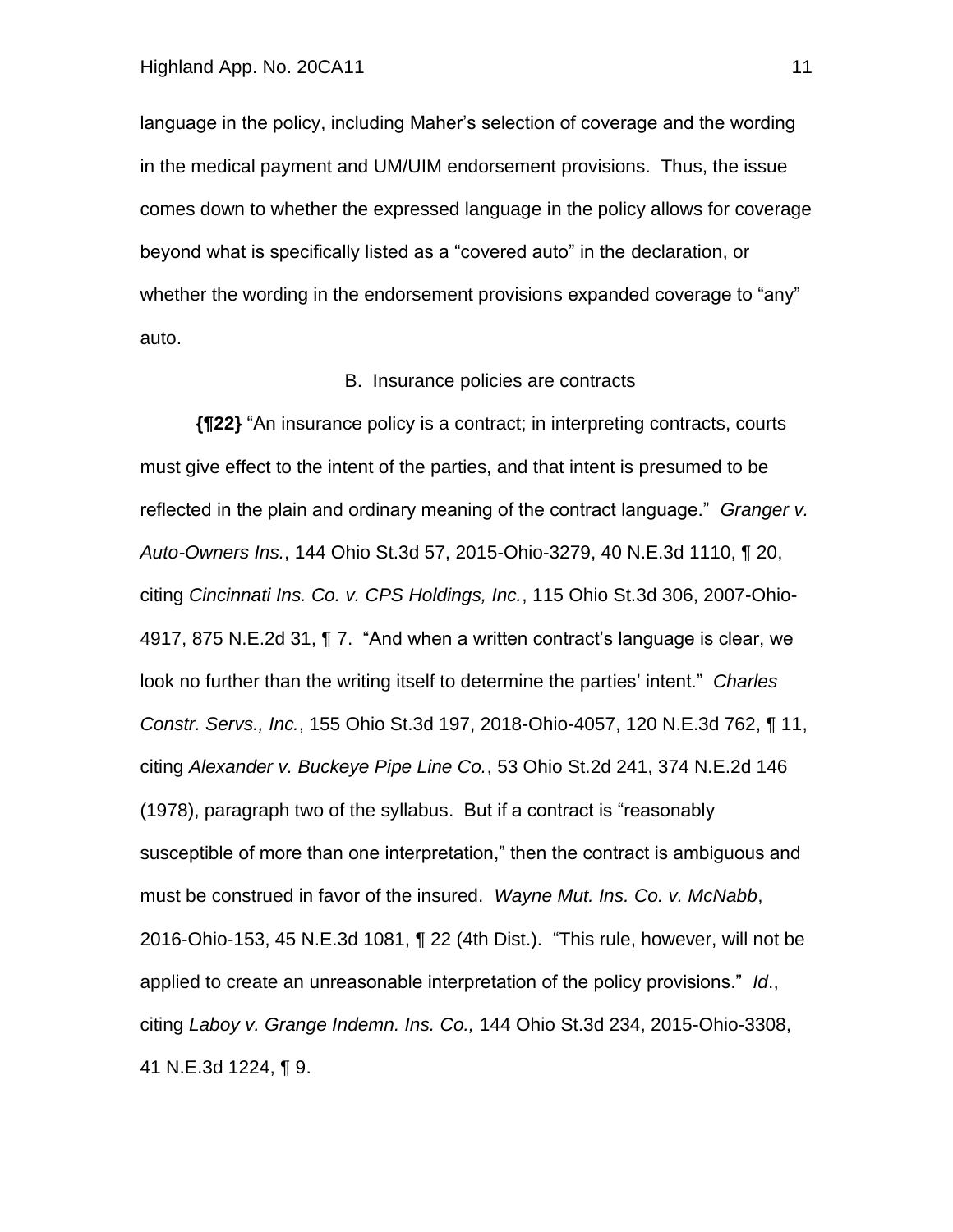#### C. Maher's insurance policy - medical payment

**{¶23}** Maher and United Ohio entered into a commercial auto insurance policy that was in effect at the time of the Buggy accident. The policy document begins with a declaration summary page outlining in "Item One" the description of Maher's business, carpentry, and the type of business, individual. Next, the policy includes in "Item Two" an auto declaration page in which it lists in a table the coverage type, the selected auto for that coverage, the limit of coverage, and finally the premium associated with the coverage selection. For medical payment coverage, the table indicates Maher's selection of the numerical symbol "7" as the type of auto coverage. The associated yearly premium is \$24. On the second page of the declaration is "Item Three" which includes the schedule of covered autos Maher owns and solely lists a 2006 Nissan Titan.

**{¶24}** The business auto coverage form begins by stating:

Item Two of the Declarations shows the "autos" that are covered "autos" for each of your coverages. The following numerical symbols describe the "autos" that may be covered "autos". The symbols entered next to a coverage on the Declarations designate the only "autos" that are covered "autos".

Numerical Symbol 7 is defined as "Only those 'autos' described in Item Three of the Declarations for which a premium charge is shown (and for Liability Coverage any 'trailers' you don't own while attached to any power unit described in Item Three)."

**{¶25}** The auto medical payment endorsement begins with "This endorsement changes the policy. Please read it carefully." Then it states "This endorsement modifies insurance provided under the following: business auto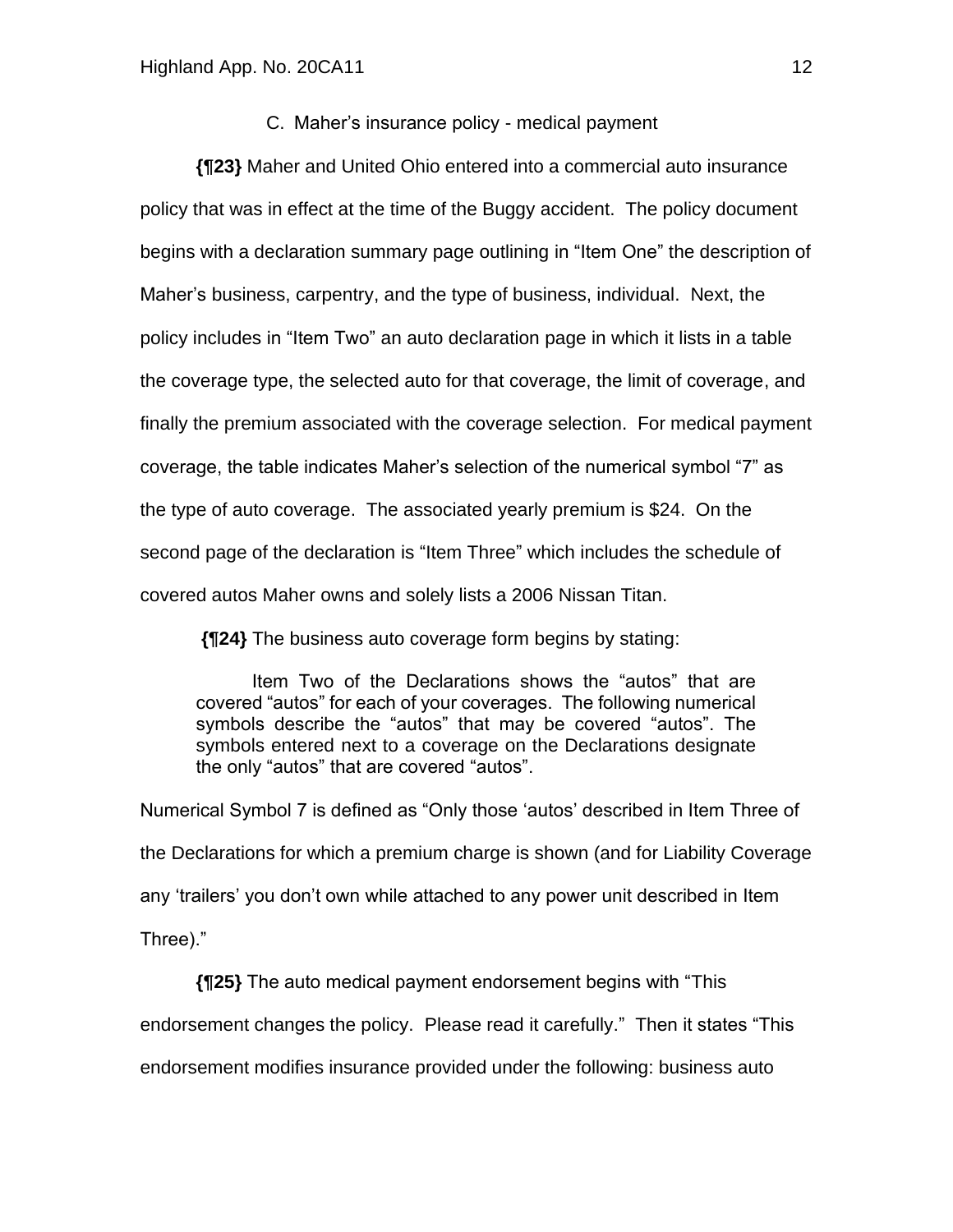coverage form." But then clarifies "With respect to coverage provided by this

endorsement, the provisions of the Coverage Form apply unless modified by the

endorsement." The endorsement continues with defining:

## **A. Coverage**

We will pay reasonable expenses incurred for necessary medical and funeral services to or for an "insured" who sustains "bodily injury" caused by "accident". We will pay only those expenses incurred, for services rendered within three years from the date of the "accident".

## **B. Who Is An Insured**

- 1. You while "occupying" or, while a pedestrian, when struck by any "auto".
- 2. If you are an individual, any "family member" while "occupying" or, while a pedestrian, when struck by any "auto".
- 3. Anyone else "occupying" a covered "auto" or a temporary substitute for a covered "auto". The covered "auto" must be out of service because of its breakdown, repair, servicing, loss or destruction.

**{¶26}** Maher submits that the ultimate issue here is the definition of

insured, and he asserts that he is an insured because he was occupying the

Buggy, which meets the "any auto" requirement. We disagree with Maher's

interpretation that the medical payment endorsement changes the policy to now

provide him coverage when he is occupying "any" auto. We reject this argument

because it is clear from the language of the policy and the amount of premium

paid that the intent of the parties is to limit coverage to "covered auto" only.

Expanding the policy to now provide coverage for Maher's medical expenses

when he was occupying the Buggy beyond what Maher selected is not a

reasonable interpretation.

**{¶27}** When comparing the definition of "insured" in the business coverage form and the definition in the endorsement, we find that the endorsement yields situations in which coverage applies as opposed to expanding coverage to all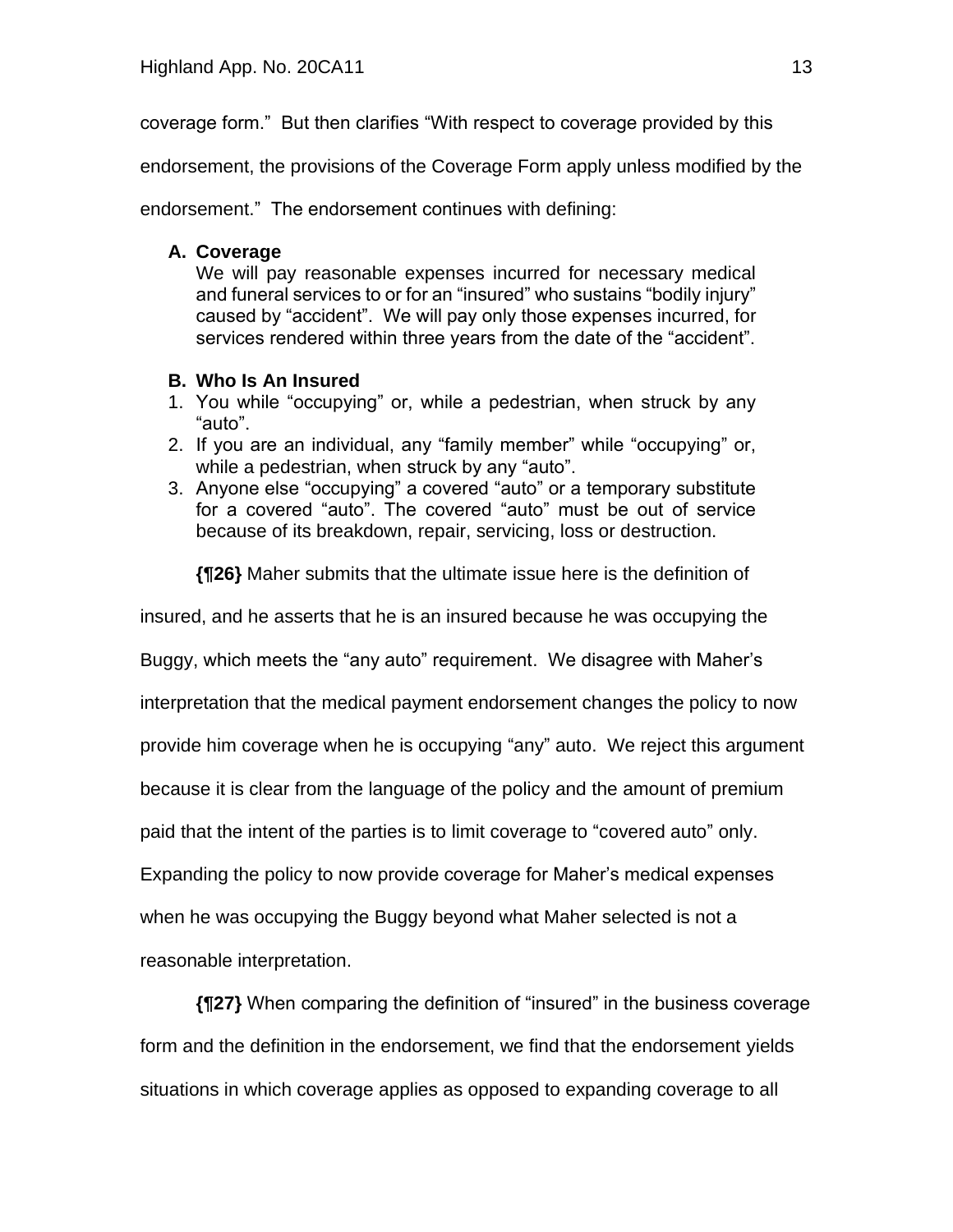#### Highland App. No. 20CA11 14

autos. The definition of insured in the business coverage form includes, in relevant part, the following: "**a.** You for any covered "auto". **b.** Anyone else while using with your permission a covered "auto" you own, hire, or borrow[.]" The definition in the business coverage form is all encompassing and has no restrictions when involving Maher in a covered auto. Thus, Maher is covered if he is the driver or the occupier of the covered auto and is involved in a onevehicle accident or multi-vehicle accident. Similarly, for "anyone else," the business coverage form provides that the person is covered if driving the covered auto with Maher's permission.

**{¶28}** The endorsement with regard to "anyone else" expanded coverage by providing it for "anyone else" who is also occupying the covered auto. On the other hand, for the insured it simply provided specific scenarios when coverage applies such as when Maher is occupying a covered vehicle "when struck by any auto" or is a pedestrian "when struck by any auto." The phrase "when struck by any auto" is continuous and is not separated by any comas. By using the ordinary rules of grammar and common usage, the word "any" modifies the auto striking Maher, not the vehicle Maher is occupying. Therefore, the endorsement did not deviate from the coverage provided in the business auto form. Per the business auto form language, Maher selected and is paying for coverage for the 2006 Nissan Titan as the only listed "covered auto."

**{¶29}** As a matter of law therefore, Maher's claim for coverage for medical payments under the terms of the policy cannot succeed. There being no genuine issue of material fact and there being only one reasonable interpretation of the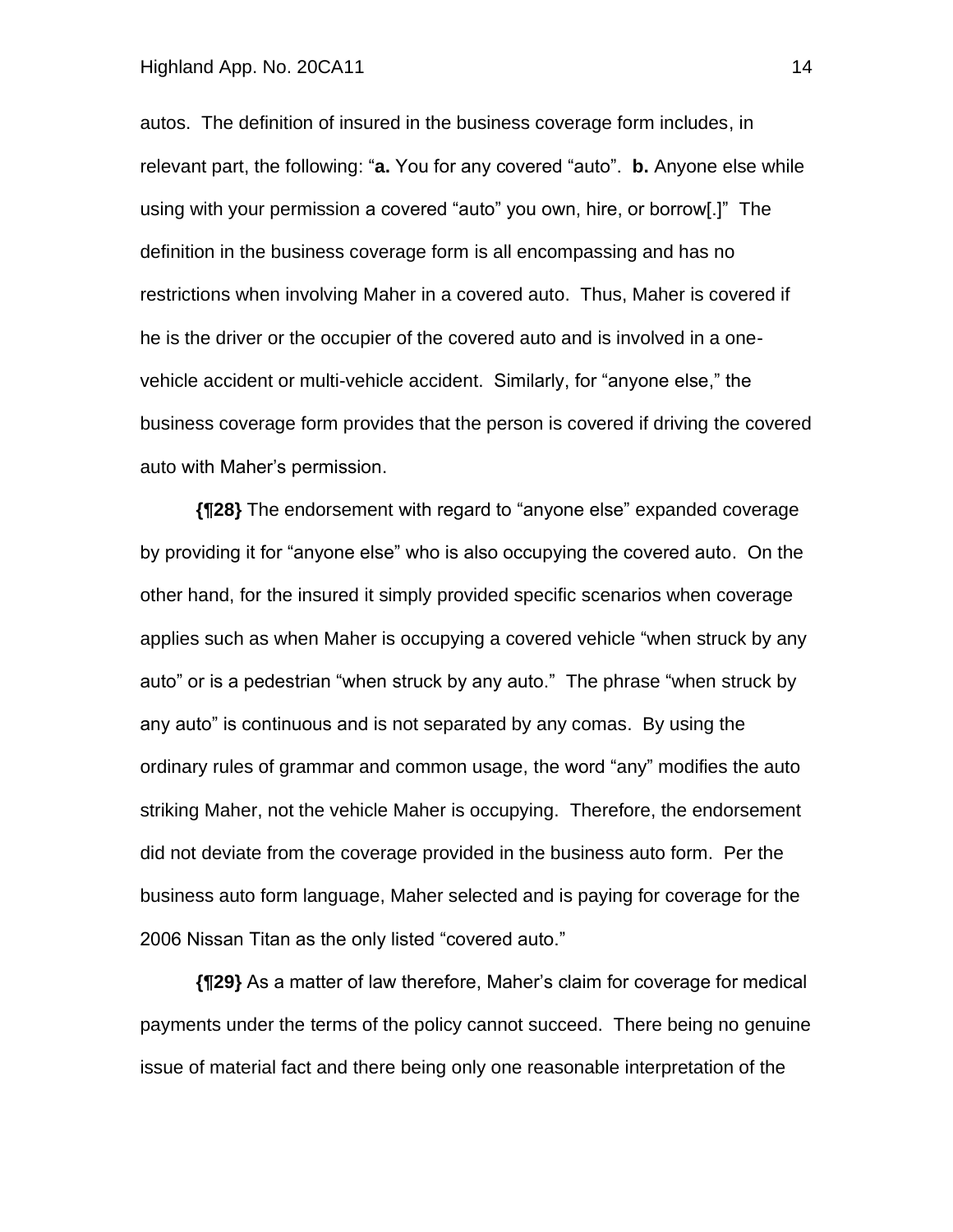policy, we affirm the trial court's decision granting United Ohio's motion for summary judgment and overrule Maher's argument.

D. Maher's insurance policy - UM/UIM

**{¶30}** Maher selected numerical symbol 7 for both UM and UIM

coverages, thus limiting coverage to covered auto, the 2006 Nissan Titan. The

yearly premium for each is \$10 and \$66, respectively. The endorsement

provision within the policy applies to both UM and UIM and begins by stating

"This endorsement changes the policy. Please read it carefully." But then has

the following: "For a covered 'auto' licensed or principally garaged in, or 'auto

dealer operations' conducted in, Ohio, this endorsement modifies insurance

provided under the following: \* \* \* business auto coverage form." It clarifies "With

respect to coverage provided by this endorsement, the provisions of the

Coverage Form apply unless modified by the endorsement." It then defines:

## **A. Coverage**

We will pay all sums the "insured" is legally entitled to recover as compensatory damages from the owner or driver of an "uninsured motor vehicle" or "underinsured motor vehicle" because of "bodily injury" sustained by the "insured" and caused by an "accident". The owner's or operator's liability for these damages must result from the ownership, maintenance, or use of the "uninsured motor vehicle" or "underinsured motor vehicle".

## **B. Who Is An Insured**

If the Named Insured is designated in the Declarations as:

- 1. An individual, then the following are "insureds":
	- **a.** The Named Insured and any "family members".
	- **b.** Anyone else "occupying" a covered "auto" or a temporary substitute for a covered "auto". The covered "auto" must be out of service because of its break-down, repair, servicing, "loss", or destructions. However, no coverage is provided for anyone occupying an "auto" which is not a covered auto for Uninsured Motorists and/or Underinsured Motorists Coverage under this Coverage Form.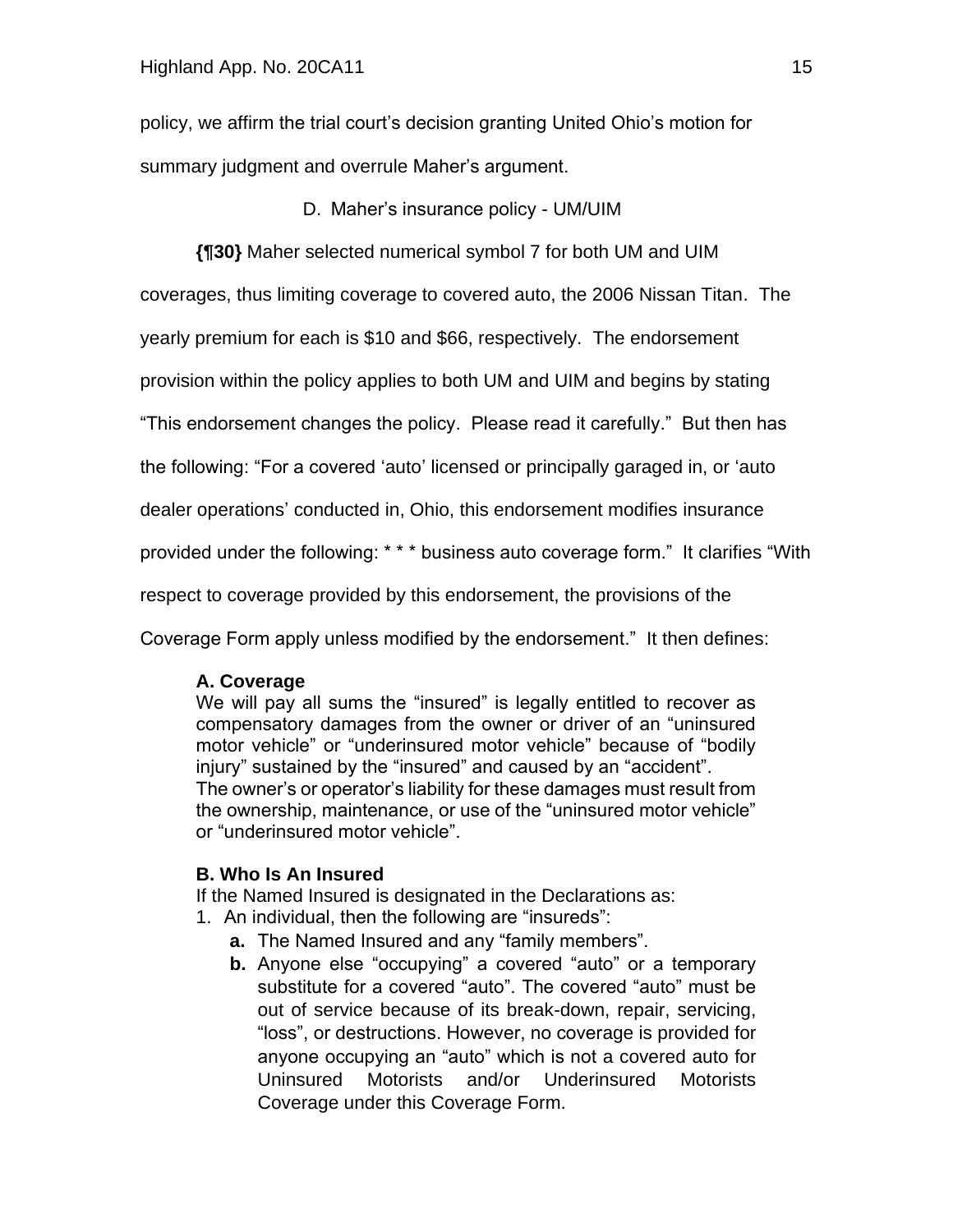**{¶31}** Contrary to Maher's claim, there is nothing in the UM/UIM endorsement that modifies coverage as outlined in the business auto form to now include any auto Maher occupies. Maher is hung up on the wording in the endorsement of "all sums the 'insured' is legally entitled to[.]" The same wording is used in the business auto form when defining coverage: "We will pay all sums an 'insured' legally must pay[.]" Thus, the words "all sums" and "legally" are not unique to the endorsement provision.

**{¶32}** Similarly, there is nothing in the definition of insured as it relates to Maher that has been modified. Under the business auto coverage form, insured is defined as "You for any covered 'auto'." In the endorsement it defines insured as "[t]he named insured[,]" which in this case is Maher. The endorsement does not include any language that would permit coverage for any auto. It simply reiterates that Maher is the insured. The written policy language is clear and we cannot look beyond the writing itself and add words to it. *See Charles Constr. Servs., Inc.*, 155 Ohio St.3d 197, 2018-Ohio-4057, 120 N.E.3d 762, ¶ 11.

**{¶33}** Moreover, in the business auto form, one of the definitions for "insureds" is "Anyone else while using with your permission a covered 'auto' you own, hire, or borrow[.]" The endorsement modified this definition of insured by now including "anyone else 'occupying' a covered 'auto'[.]" This modification expanded coverage to now include anyone else occupying the covered auto and not simply a person driving it with permission. No such modification was added to the definition of "The Named Insured." We disagree with Maher's interpretation that simply because the insured definition of "anyone else" includes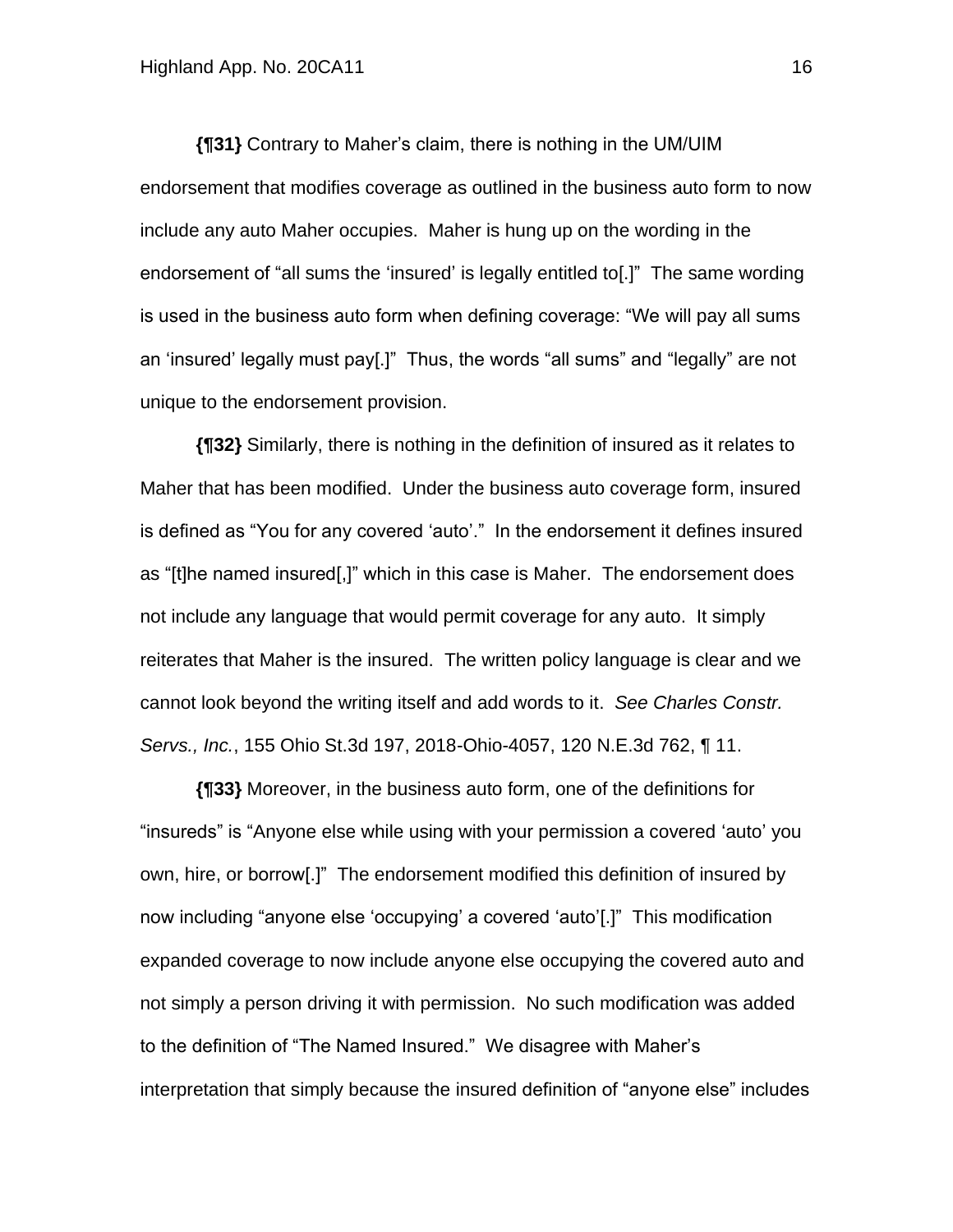the words "covered auto" is indicative of an inference to exclude it from the definition of "The Named Insured." As the Supreme Court of Ohio recently reiterated:

"a court cannot create ambiguity in a contract where there is none," *Lager v. Miller-Gonzalez*, 120 Ohio St.3d 47, 2008- Ohio-4838, 896 N.E.2d 666, ¶ 16. This includes creating an ambiguity by asking whether the parties could have included different or more express language in their agreement. *See* 11 Lord, *Williston on Contracts*, Section 30:4 (4th Ed.2021).

*AKC, Inc. v. United Specialty Ins. Co.*, Ohio St.3d , 2021-Ohio-3540, N.E.

3d , ¶ 12.

**{¶34}** When reviewing Maher's insurance policy as written, we cannot conclude that the UM/UIM endorsement grants Maher the highest level of coverage while paying a premium for a lower coverage. That, to us, is not a reasonable interpretation. This conclusion is further supported by the introductory language in the endorsement "For a covered 'auto' " and in the matter at bar, the only covered auto based on Maher's selection is the 2006 Nissan Titan. In addition, our interpretation of the policy is consistent with the lead and concurring opinions from the Second District Court of Appeals in *Kirkwood v. Motorist Mut. Ins. Co.*, 2d Dist. Miami No. 2011-CA-23, 2012-Ohio-23.

**{¶35}** In *Kirkwood*, the Second District affirmed the trial court's summary judgment in favor of the insurance company. *Id*. at ¶ 1. The lead opinion outlined the basic policy language in which Kirkwood selected UM/UIM coverage for "covered auto" only and the introductory language in the UM/UIM endorsement that it applies "For a covered 'auto' licensed." *Id.* at ¶ 17. Based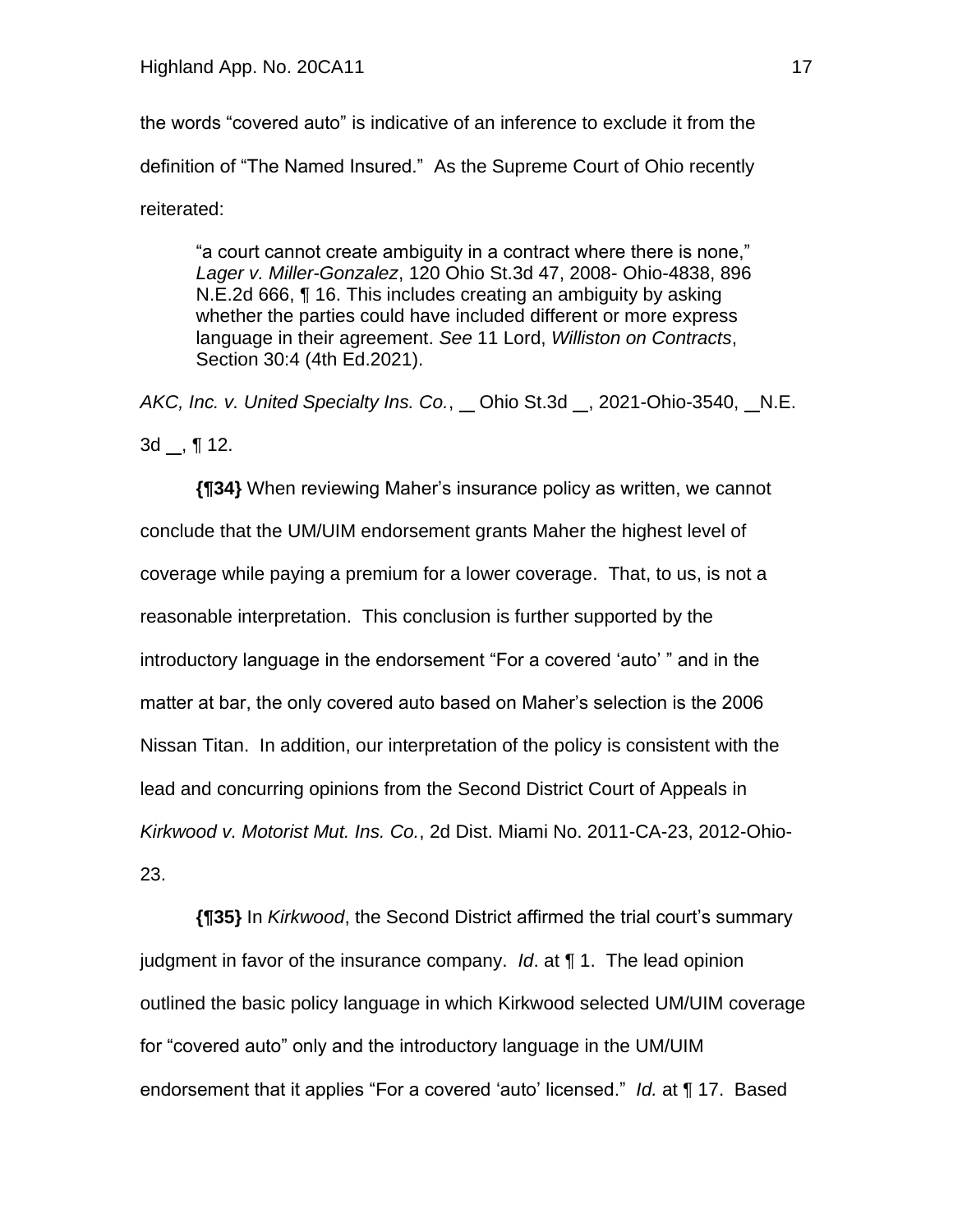on the specific wording in the policy, the lead opinion held that the "modifications to coverage in this endorsement, upon which the Kirkwoods rely, only apply with respect to a covered auto." *Id*. at ¶ 17. The concurring opinion agreed that the "result here is logical and should have been reasonably contemplated by the parties," because "the subject provisions are unambiguous as written[.]" *Id*. at ¶ 23, 31 (Cannon, J., concurring). The dissenting opinion without providing an analysis concluded that the policy as written was ambiguous. *Id*. at ¶ 34 (Froelich, J., dissenting).

**{¶36}** Maher in addition to citing to some of the language in *Kirkwood*, relies on cases from other jurisdictions to support his argument that the policy is ambiguous and should be read in his favor as providing coverage when he occupies any auto. We do not find any of the cases persuasive.

**{¶37}** In *Haberman v. The Hartford Insurance Group*, Dr. Joann Haberman was a passenger in an SUV driven by Tamara Mooney. 443 F.3d 1257, 1259 (10th Cir.2006). Mooney lost control of the SUV and spun off the highway. *Id.* Haberman sustained a fractured pelvis and multiple contusions. *Id*. Haberman is the sole shareholder of a professional corporation that had a commercial auto policy with Hartford. *Id*. Haberman filed a claim for coverage under the policy's UM/UIM provision even though the SUV driven by Mooney was not a covered auto. *Id*. at 1260. The Tenth Circuit in affirming the jury's verdict and finding Haberman's injuries were covered under the policy focused on the first sentence of the UM/UIM endorsement language that "[t]his endorsement changes the policy." *Id.* at 1267. Based on that language, the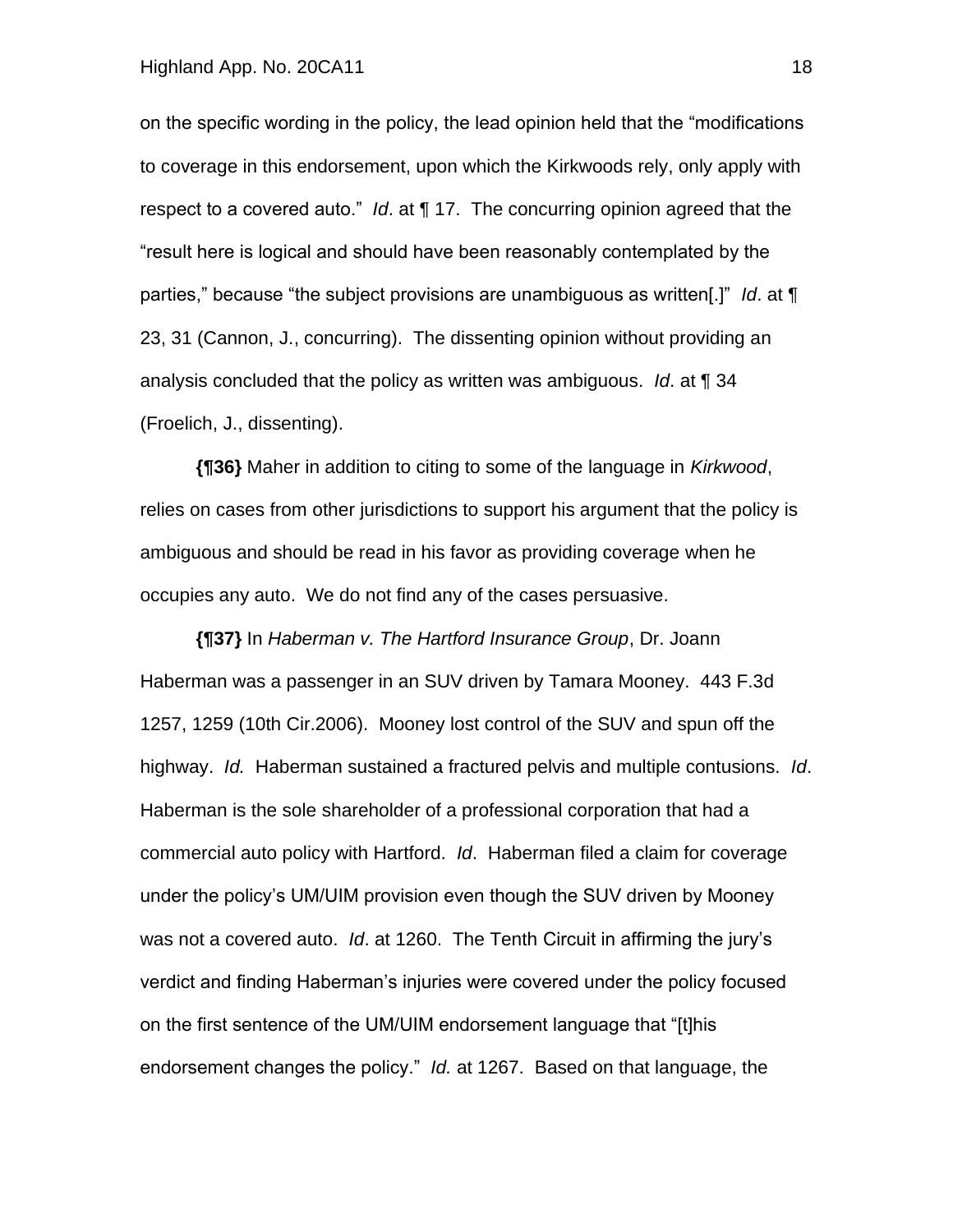court held that the endorsement "modified the entire policy" and did not expressly limit coverage to only covered autos. *Id.* at 1268. The Tenth Circuit, however, made no reference as to whether or not the UM/UIM endorsement provision included language that it applies "For a covered 'auto' licensed" as we have here. We find this distinction critical because it corroborates the limited coverage in the business auto form to "covered auto" only.

**{¶38}** The Seventh Circuit in *Grinnell Mutual Reinsurance Co. v. Haight*, affirmed the summary judgment granted to Haight. 697 F.3d 582 (7th Cir.2012). Nicole Haight was a passenger in a car driven by Brian Day that was involved in a single-vehicle accident. *Id*. at 584. Haight's medical bills exceeded the amount covered under Day's policy so she made a UM/UIM claim under the commercial auto policy issued to her father with Grinnell. *Id*. The Seventh Circuit focused on the definition of insured under the UM/UIM endorsement to determine whether Nicole was covered under her father's policy. *Id*. at 586-587. The policy defined insured:

If the Named Insured is designated in the Declarations as:

- 1. An individual then the following are "insureds":
	- a. The named Insured and any "family members".
	- b. Anyone else "occupying" a covered "auto" or a temporary substitute for a covered "auto"[.]

\* \* \*

[I]f the named insured is "a partnership, limited liability company, corporation, or any other form of organization," then "insureds" include:

- a. Anyone "occupying a covered "auto" or a temporary substitute for a covered "auto". The covered auto must be out of service because of its breakdown, repair, servicing, "loss" or destruction.
- b. Anyone for damages he or she is entitled to recover because of "bodily injury" sustained by another "insured".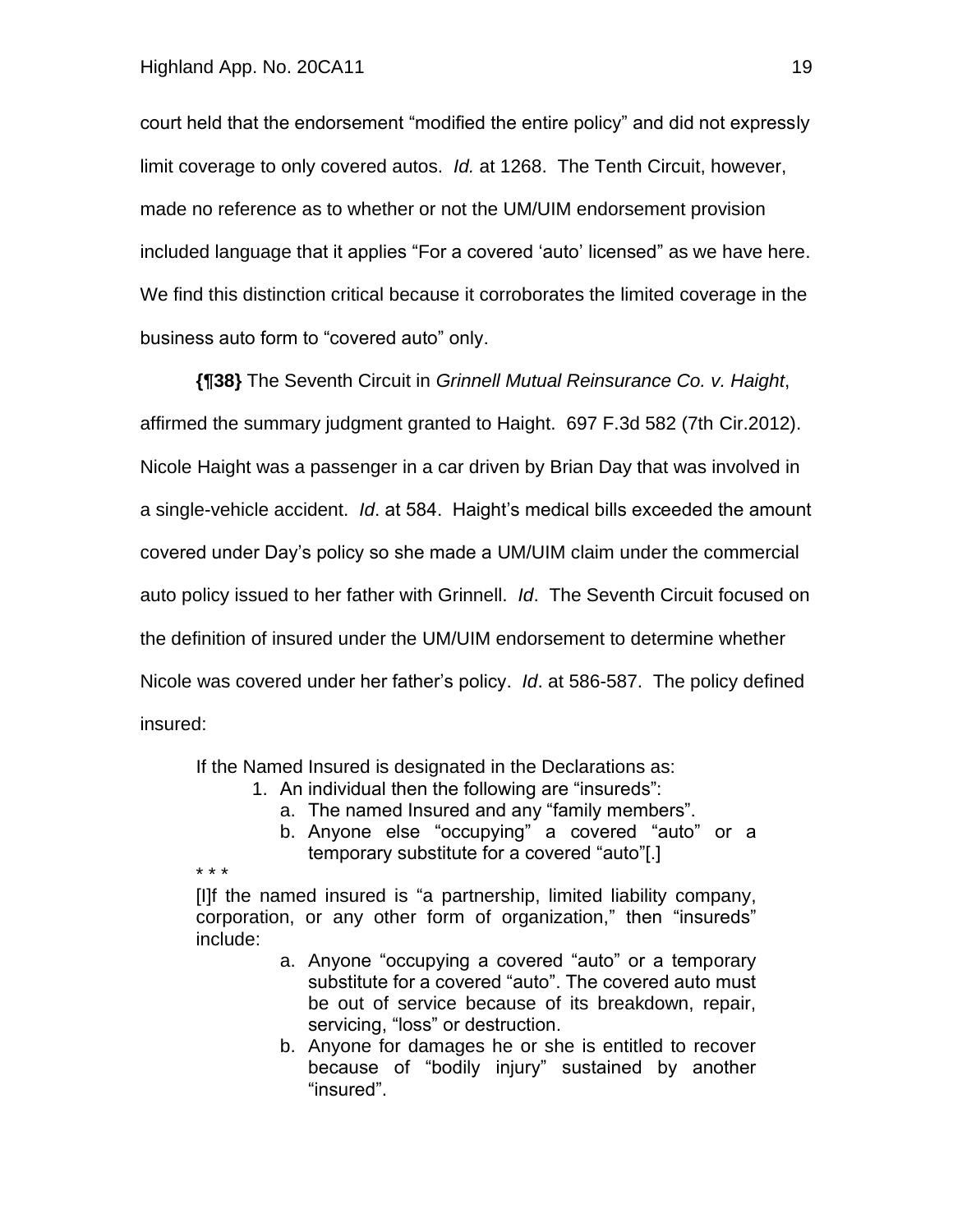#### *Id.* at 586-587.

The court concluded that the lack of the qualifying term "covered auto" within the definition of family members as insured was indicative of Grinnell's intention to distinguish categories. *Id*. at 588. Therefore, the court held that the UM/UIM endorsement provides coverage for an insured and his family with "no requirement that they occupy a covered auto." *Id*. at 590. We do not find the Seventh Circuit's interpretation persuasive and disagree with such an interpretation that requires adding words to a policy. It is not this court's place to ask "whether the parties could have included different or more express language in their agreement." *AKC, Inc.*, Ohio St.3d , 2021-Ohio-3540, N.E. 3d , ¶ 12.

**{¶39}** The Maryland Court of Appeals in *Bushey v. Northern Assurance Co. of America*, also considered the UM/UIM endorsement language involved in a commercial auto insurance policy issued to the grandfather, Earl Weeks, of the vehicle driven by the victim and resulted in her death and that of the passenger. 362 Md. 626, 766 A.2d 598 (2000). In the declaration provision of the policy, Weeks elected coverage under UM/UIM for covered autos only. *Id*. at 633. The UM/UIM endorsement language included wording that it changes the policy and then provided several definitions for who is insured and liability coverage. *Id*. at 634-636. The court concluded the policy is ambiguous because the UM/UIM endorsement, although had "For covered 'auto' " in its heading, it also included modifying language of "occupying a covered auto" when defining insured, and when excluding coverage for bodily injury sustained by a family member in "any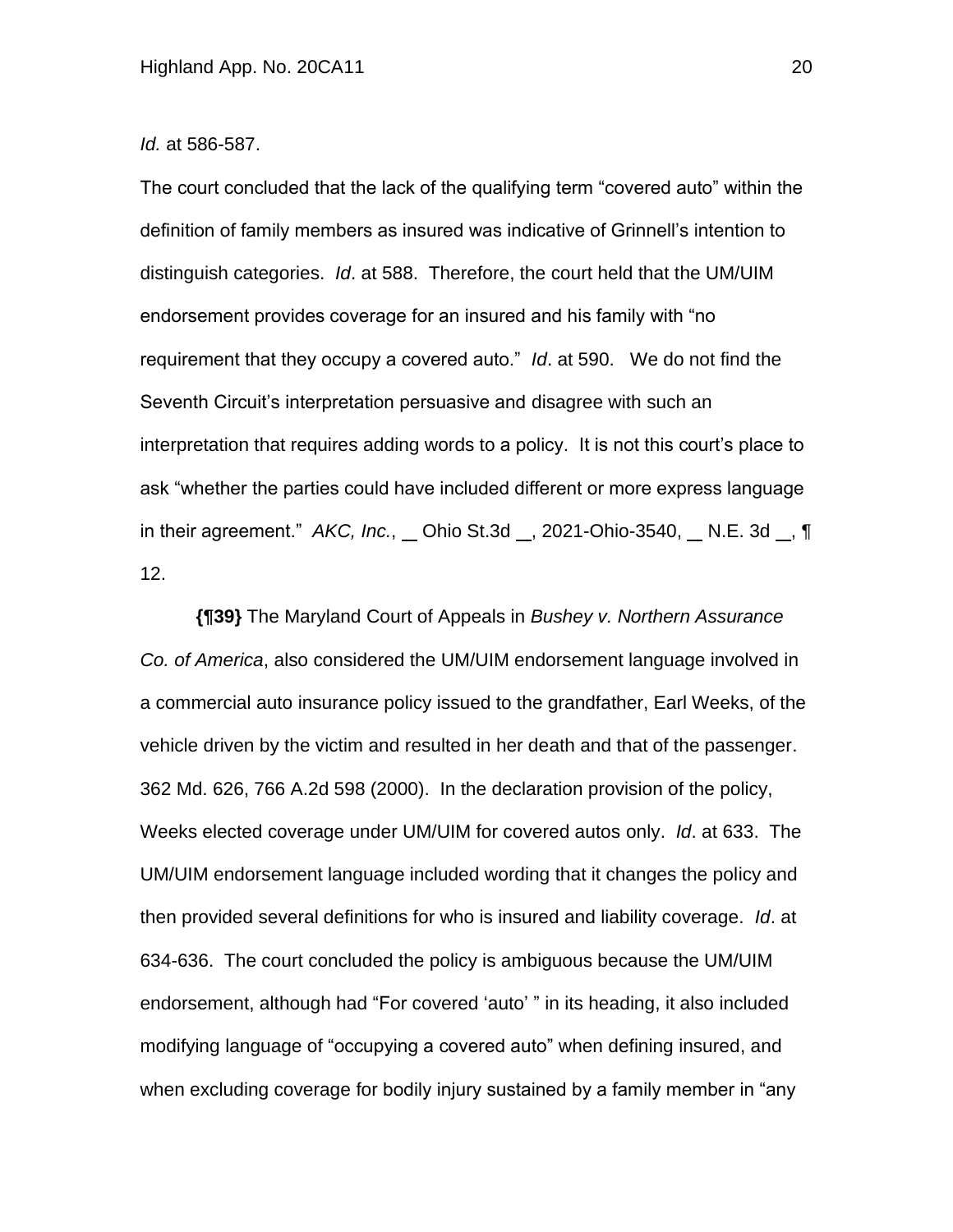#### Highland App. No. 20CA11 21

vehicle owned by that family member that is not a covered 'auto.' " *Id*. The court held the clarifying language was unnecessary if the "For covered" wording was intended to be applied uniformly, making the policy ambiguous. *Id*.

**{¶40}** We do not find Maryland Court of Appeals' decision in *Bushey* persuasive in which it based its conclusion on the inference that inclusion of "covered auto" in certain parts of the endorsement equated to exclusion from other parts. We do not find that conclusion to be a reasonable interpretation.

**{¶41}** In *Reisig v. Allstate Ins. Co.*, Raymond Reisig was a passenger in a 1985 Chevrolet pickup truck when the driver lost control on an ice-covered portion of the highway and went off the roadway into a ditch. 264 Neb. 74, 75, 645 N.W.2d 544 (2002). Reisig submitted a claim for recovery of medical expenses under his commercial auto policy with Allstate. *Id*. at 75. Similar to the situation here and the previous case, Reisig selected coverage for "covered auto" under UM/UIM and the policy had UM/UIM endorsement provisions. *Id.* at 76-78. The endorsement provision included introductory language that "This endorsement changes the policy," and the phrase "For a covered 'auto.' " *Id*. at 81. The endorsement then defines insured as simply "you." The Nebraska Supreme Court held the endorsement was ambiguous because the word "you" is susceptible to different interpretations based on what modified word in the endorsement is used. *Id*. at 81-82. That is, if the court focuses on the language that the endorsement changes the policy, then the coverage is not limited to covered auto. *Id*. If the "For covered 'auto' " is used, as it is in the matter at hand, then coverage is limited to covered auto. *Id*.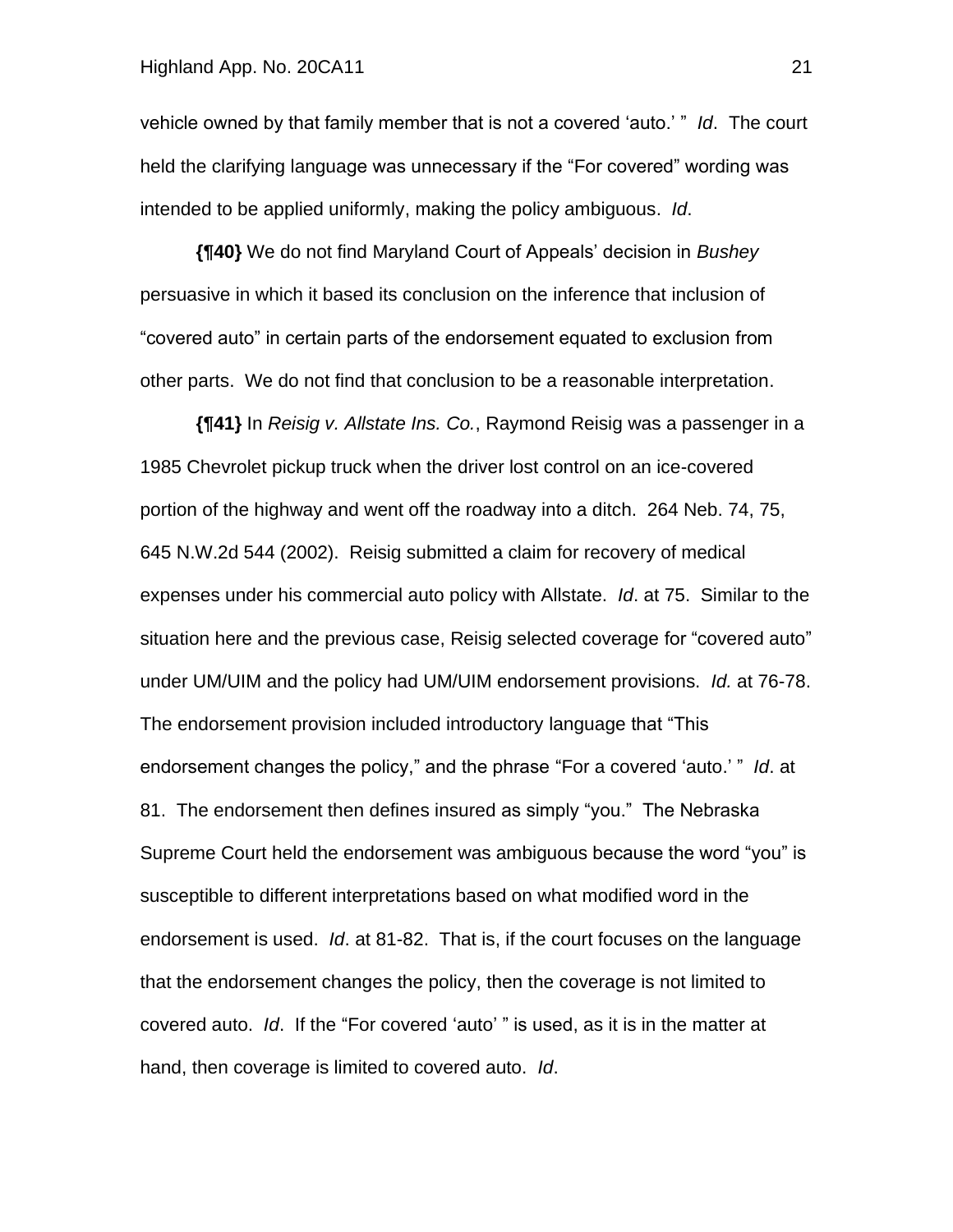**{¶42}** As we previously concluded, the only reasonable interpretation of Maher's insurance policy is that the premium paid is for the 2006 Nissan Titan. The UM/UIM endorsement did not modify the coverage when it expressly stated "For a covered 'auto' " and reiterated that Maher is the insured individual. The language that "This endorsement changes the policy" does not automatically mean all previous definitions and provisions stated in the business auto coverage form should now be discounted, especially when the endorsement includes the caveat language: "the provisions of the Coverage Form apply unless modified by the endorsement." The business auto coverage form specifically provides that UM/UIM coverage is limited to numerical symbol 7, a "covered auto," and the only listed auto is the 2006 Nissan Titan.

**{¶43}** Accordingly, we affirm the trial court's decision granting United Ohio's motion for summary judgment and overrule Maher's first assignment offer.

#### E. Definition of "Auto"

**{¶44}** We begin by acknowledging that the trial court did not grant United Ohio's motion for summary judgment based on the policy's definition of auto; however, as we review the case de novo, we want to note that there is no evidence the Buggy meets the definition of auto.

**{¶45}** The business auto coverage form includes the following introductory language: "Other words and phrases that appear in quotation marks have special meaning." As our previous references to several provisions within the insurance policy demonstrate, the word "auto" always appears in quotation marks. This is because it has a special meaning: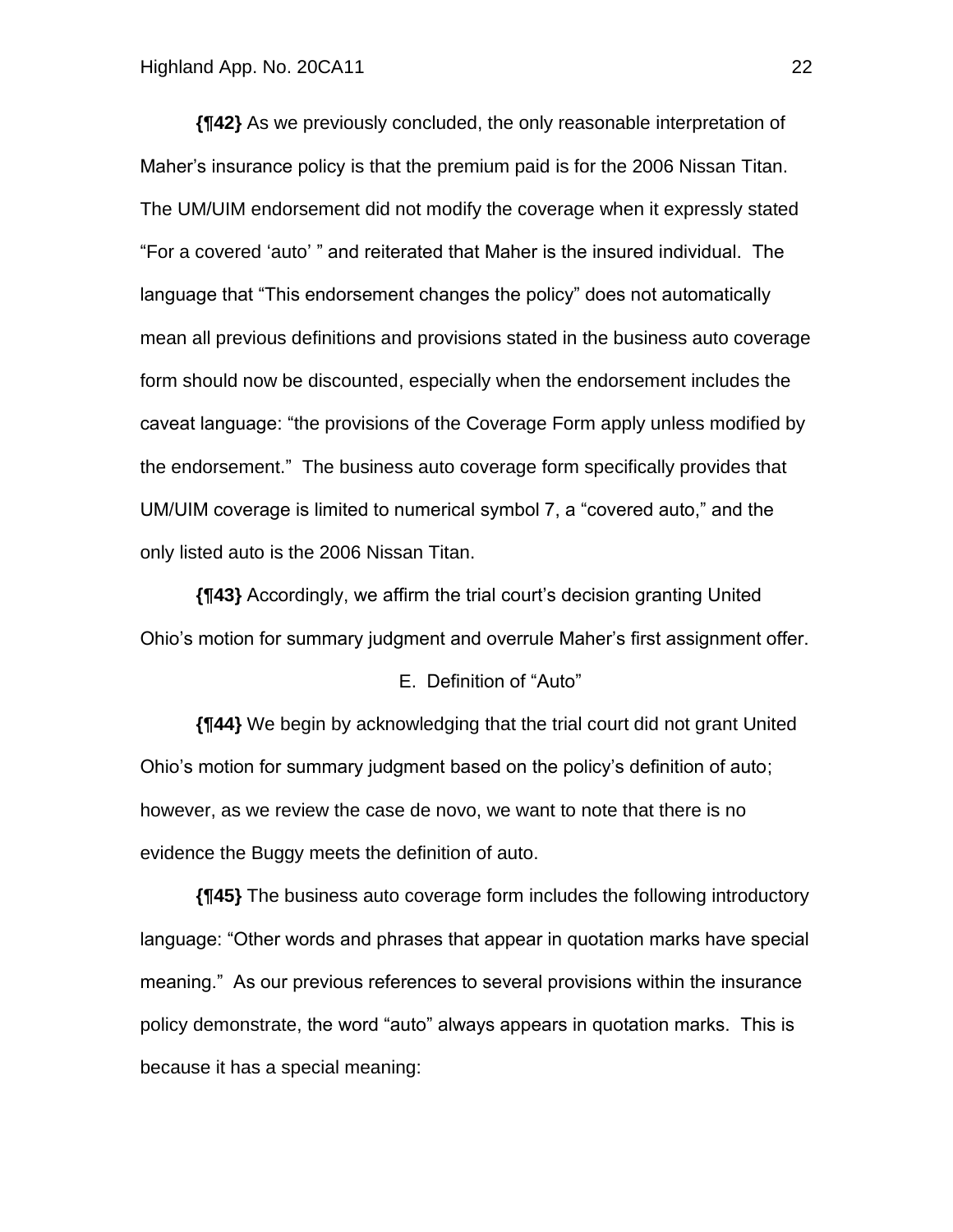- **1.** A land motor vehicle, "trailer" or semitrailer designed for travel on public roads; or
- **2.** Any other land vehicle that is subject to a compulsory or financial responsibility law or other motor vehicle insurance law where it is licensed or principally garaged.

**{¶46}** United Ohio in its counterclaim for declaratory judgment averred that at "the time of said accident, Defendant Bryan K. Collins was operating a vehicle that was designed for use mainly off public roads." In addition, when Allstate denied coverage under Collins' auto policy it maintained that "The recreational vehicle that Mr. Collins was driving is not an 'auto' and therefore not an 'insured auto' under the auto policy." While there is no other argument at the lower court for this position, Maher stated in his appellate brief that the Buggy is a recreational vehicle. Pursuant to the clear definition of "auto" in the insurance policy, and the evidence that is before us, we conclude that the Buggy is not a vehicle designed for public roadway. This finding supports our holding affirming the trial court's summary judgment decision and overruling Maher's first assignment of error.

### II. SECOND ASSIGNMENT OF ERROR

**{¶47}** In the second assignment of error, Maher makes several arguments in support of his claim that the trial court erred in granting United Ohio's motion for summary judgment on all claims, including bad faith. First, Maher contends the trial court erred by failing to bifurcate the case per United Ohio's request since R.C. 2315.21 mandates bifurcation once a motion is filed. Second, Maher asserts he was denied the opportunity to review his claims' file prior to the trial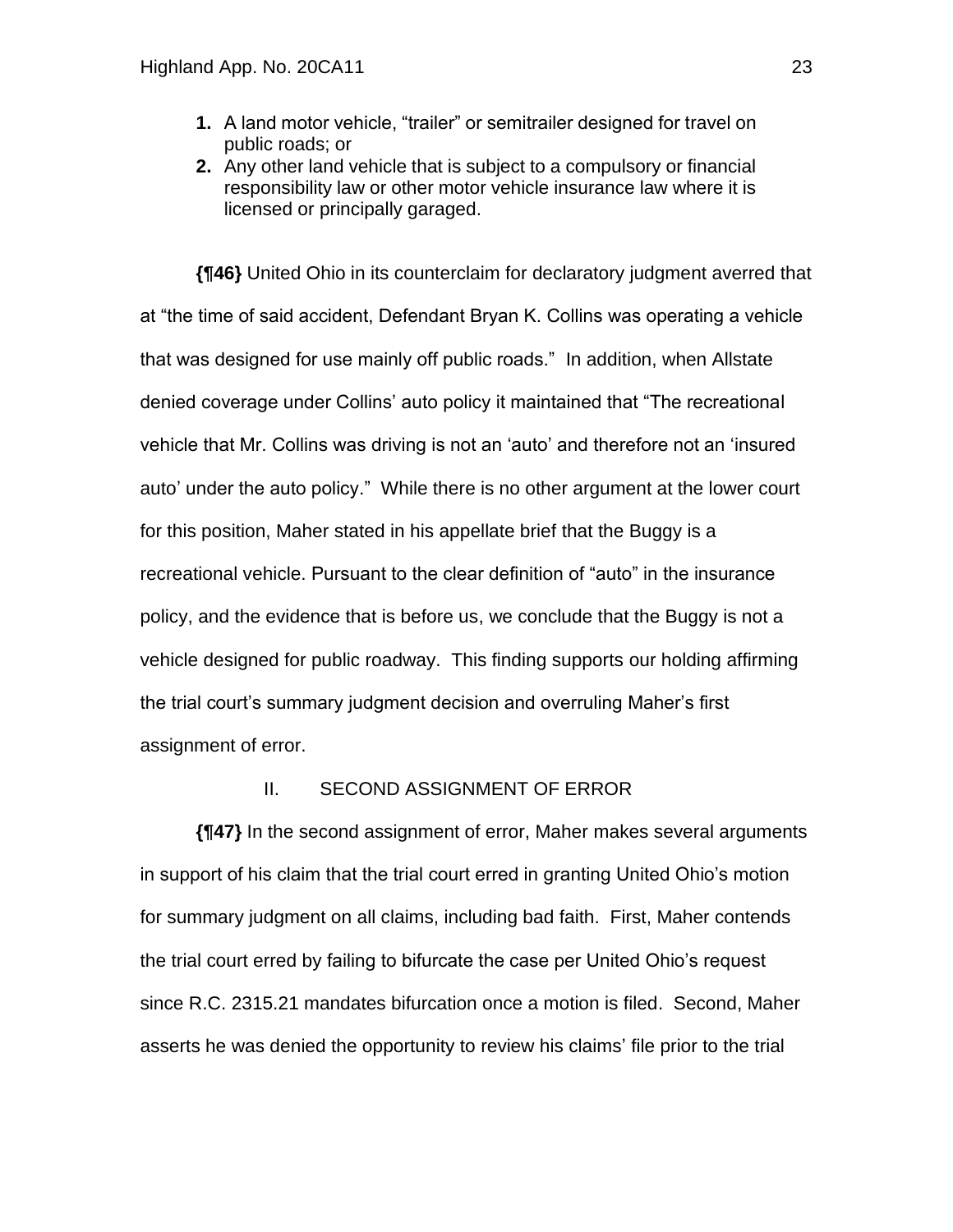court's decision. Thus, Maher avers it was premature for the trial court to have granted United Ohio's motion for summary judgment on the bad faith claim.

**{¶48}** In response, United Ohio maintains that it acted with reasonable justification in denying Maher's demand for coverage under the medical payment and UM/UIM provisions.

**{¶49}** We overrule Maher's assignment of error because the trial court did not abuse its discretion in denying the motion to bifurcate, Maher did not request to view his claims file, and the evidence before us demonstrates United Ohio did not act in an arbitrary or capricious manner.

**{¶50}** On July 9, 2020, after the parties filed their respective motions for summary judgment, United Ohio filed a motion to bifurcate pursuant to Civ.R. 42(B) claiming bifurcation of the bad faith claim is necessary to avoid prejudice from Maher having access to its internal claims file. Maher did not oppose the motion nor did he file a separate motion for bifurcation. The trial court did not rule on United Ohio's bifurcation request before issuing its decision granting United Ohio's motion for summary judgment on September 14, 2020.

**{¶51}** We presume the trial court overruled United Ohio's bifurcation motion. *See State ex rel. The V. Cos. v. Marshall*, 81 Ohio St.3d 467, 469, 692 N.E.2d 198 (1998) ("when a trial court fails to rule on a pretrial motion, it may ordinarily be presumed that the court overruled it.") The trial court has the discretion to grant or deny a motion to bifurcate, a decision reviewed by an appellate court under the abuse of discretion standard. *Am. Family Ins. Co. v. Hoop*, 4th Dist. Adams No. 13CA983, 2014-Ohio-3773, ¶ 50, citing *Prokos v.*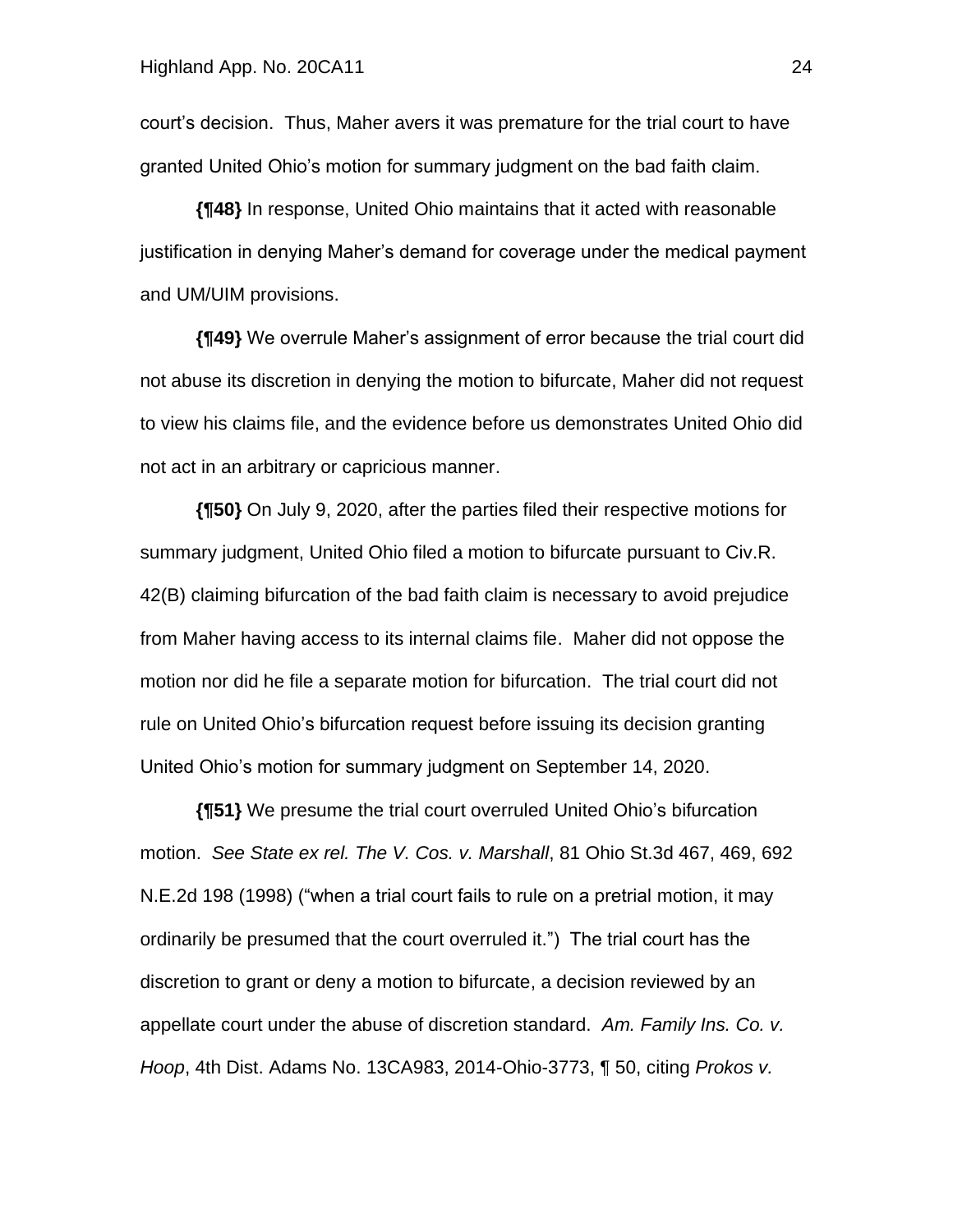*Hines*, 4th Dist. Athens Nos. 10CA51 and 10CA57, 2014-Ohio-1415, ¶ 81. An

abuse of discretion "is more than a mere error of law or judgment; it implies that a

trial court's decision was unreasonable, arbitrary or unconscionable." *State v.* 

*Martin*, 151 Ohio St.3d 470, 2017-Ohio-7556, 90 N.E.3d 857, ¶ 27, citing

*Blakemore v. Blakemore*, 5 Ohio St.3d 217, 219, 450 N.E.2d 1140 (1983).

**{¶52}** Maher relies solely on R.C. 2315.21(B) to claim the trial court erred

in denying United Ohio's motion to bifurcate because according to him, R.C.

2315.21(B) mandates automatic bifurcation as soon as the motion is filed. First,

United Ohio's motion to bifurcate was requested per Civ.R. 42(B) and the motion

made no reference to R.C. 2315.21. Second, R.C. 2315.21(B) applies when the

action is tried to a jury. R.C. 2315.21(B)(1) states:

In a tort action that *is tried to a jury* and in which a plaintiff makes a claim for compensatory damages and a claim for punitive or exemplary damages, upon the motion of any party, *the trial* of the tort action shall be bifurcated as follows:

(a) The initial stage of the trial shall relate only to the presentation of evidence, and a determination by the jury, with respect to whether the plaintiff is entitled to recover compensatory damages for the injury or loss to person or property from the defendant. During this stage, no party to the tort action shall present, and the court shall not permit a party to present, evidence that relates solely to the issue of whether the plaintiff is entitled to recover punitive or exemplary damages for the injury or loss to person or property from the defendant.

(b) If the jury determines in the initial stage of the trial that the plaintiff is entitled to recover compensatory damages for the injury or loss to person or property from the defendant, evidence may be presented in the second stage of the trial, and a determination by that jury shall be made, with respect to whether the plaintiff additionally is entitled to recover punitive or exemplary damages for the injury or loss to person or property from the defendant. (Emphasis added.)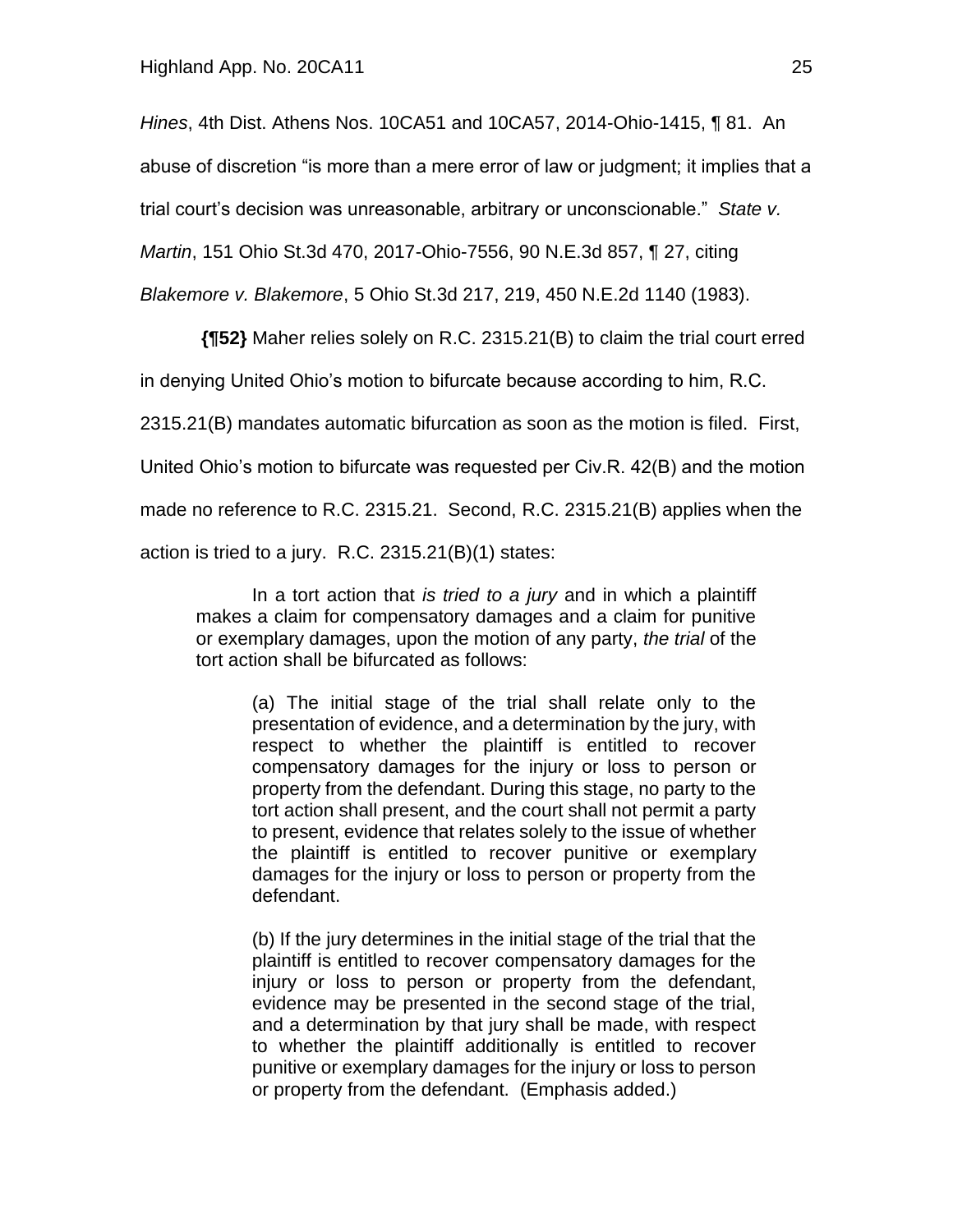**{¶53}** Maher demanded a jury trial when he filed his complaint, but the matter was resolved at summary judgment and no evidence was presented to a jury. *See Ford Motor Credit Co. v. Ryan & Ryan, Inc.,* 10th Dist. Franklin Nos. 17AP-304 and 17AP-375, 2018-Ohio-3960, ¶ 24 (R.C. 2315.21(B)(1) does not apply when the matter is tried to the bench since it only applies when the action is tried to a jury.) We find that R.C. 2315.21(B) is inapplicable here. As Maher fails to present any additional argument, we conclude that the trial court did not abuse its discretion when it denied United Ohio's motion to bifurcate.

**{¶54}** We further overrule Maher's assertion that he was denied the opportunity to review his insurance claims file. Maher in his memorandum opposing United Ohio's motion for summary judgment stated that he did not request his claims file and that he would be entitled to it "only after the coverage issue under the insurance contract is determined." But then in that same memorandum Maher "formally move[s] that a 56(F) stay be granted until after [he] has received the claims file to which he is entitled under the rule of *Boone*." Maher, however, failed to submit an affidavit with his filing opposing United Ohio's motion for summary judgment as required in Civ. R. 56(F). The rule provides:

Should it appear from the affidavits of a party opposing the motion for summary judgment that the party cannot for sufficient reasons stated present by affidavit facts essential to justify the party's opposition, the court may refuse the application for judgment or may order a continuance to permit affidavits to be obtained or discovery to be had or may make such other order as is just.

**{¶55}** The trial court did not rule on Maher's in-passing request to stay discovery. By granting United Ohio's motion for summary judgment on all claims,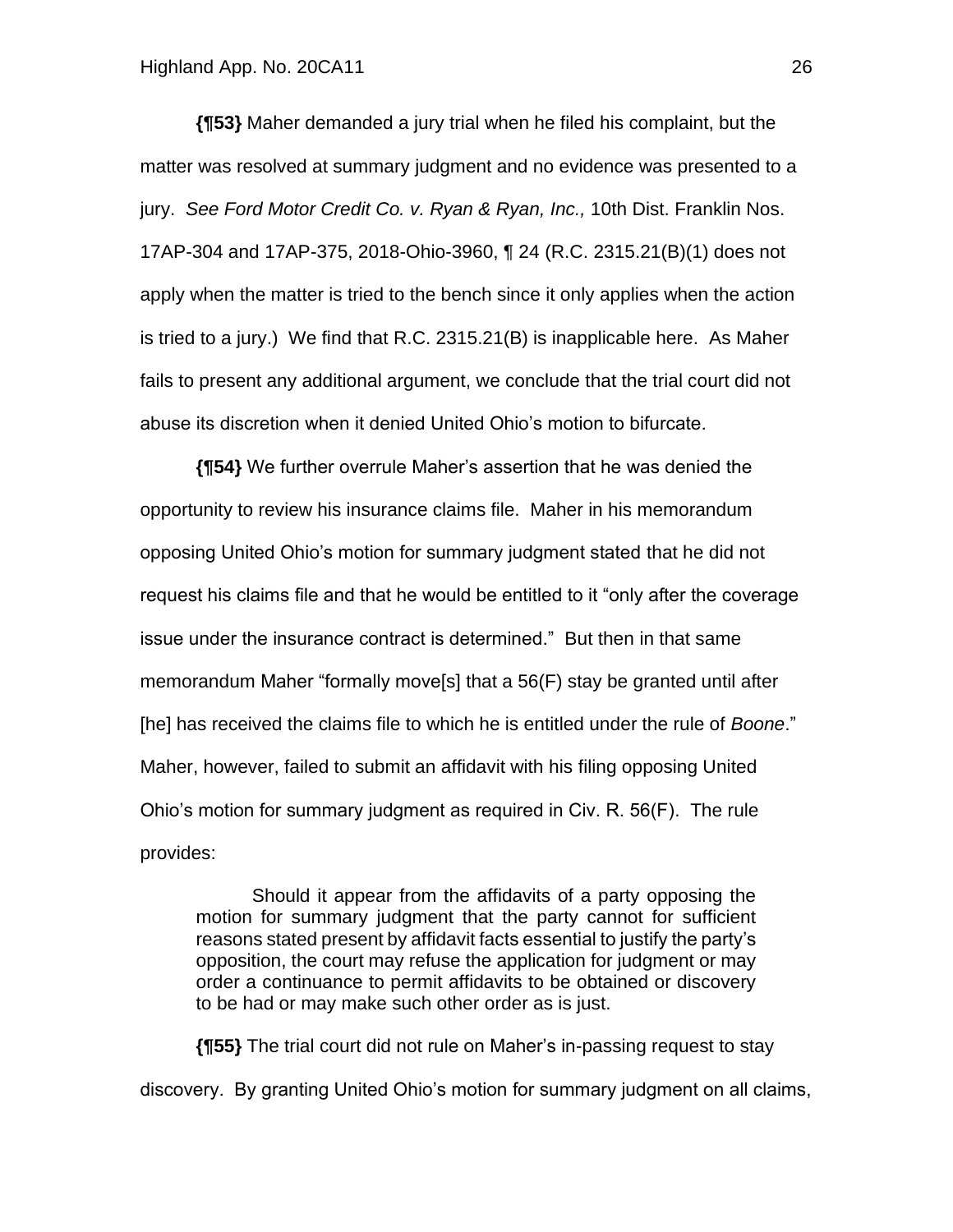we presume the trial court denied Maher's request to stay discovery. Maher fails to present any argument that the trial court's denial was an abuse of discretion and we do not find the trial court's decision to be arbitrary, unreasonable or unconscionable. *See Lawless v. Bd. of Educ. of Lawrence Cty. Educ. Serv. Ctr.,* 2020-Ohio-117, 141 N.E.3d 267, ¶ 29 (4th Dist.), *appeal not* accepted, 159 Ohio St. 3d 1464, 2020-Ohio-3882, 150 N.E.3d 118 ("The court did not abuse its discretion when it denied the motion to stay discovery.")

**{¶56}** We also hold that the trial court's decision granting United Ohio's motion for summary judgment should be affirmed.<sup>3</sup> Maher maintains that "the case remains at too premature a stage to consider issues of bad faith" and relies on the Fifth District Court of Appeals case in *Brown v. Nationwide Property & Gas Ins. Co.*, 5th Dist. Stark No. 2014CA00037, 2014-Ohio-5057. In *Brown*, unlike the case at bar, the trial court granted the motion to bifurcate and stayed the bad faith claim pending resolution of the breach of contract claim. *Id.* at ¶ 31. Here, we have no discovery request for the claims file, no stay as to discovery, and no bifurcation. What we have is United Ohio's motion for summary judgment claiming it acted in good faith supported by an affidavit from its claims adjuster, David Weithman.

 $3$  On the bad faith claim, the trial court did not provide any analysis and simply held that it grants United Ohio's motion on all claims. We find the lack of any analysis harmless since we review the trial court's decision de novo. *See Phillips v. Dayton Power & Light Co.,* 93 Ohio App. 3d 111, 115, 637 N.E.2d 963 (2d Dist.1994) ("although a reasoned analysis by the trial court in rendering summary judgment would be helpful, the lack of any analysis is necessarily harmless since an appellate court's review of a summary judgment is *de novo.*")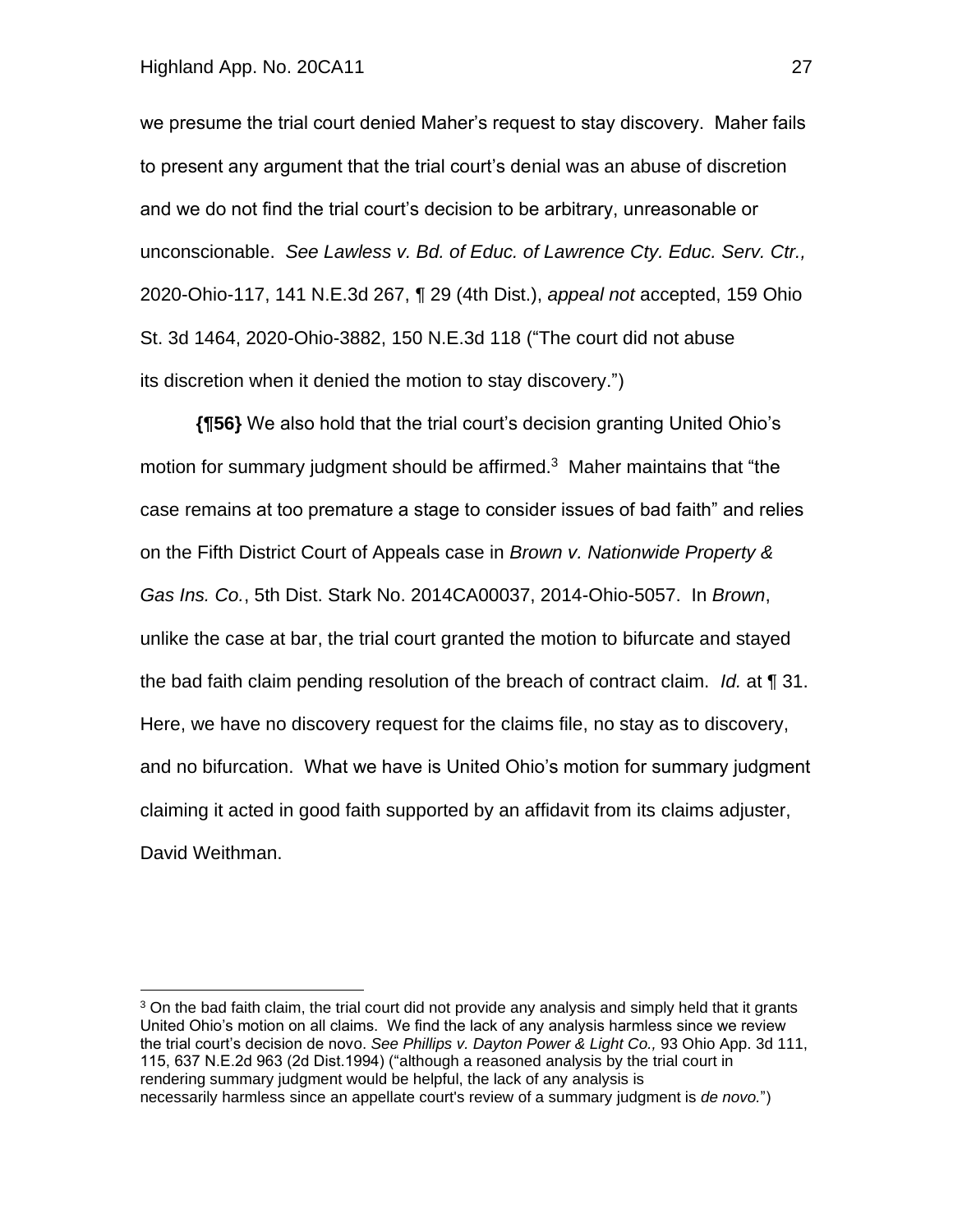**{¶57}** As we previously outlined in the first assignment of error, we review

de novo the trial court's decision on a motion for summary judgment. *Gerken v.* 

*State Auto Ins. Co. of* Ohio, 2014-Ohio-4428, 20 N.E.3d 1031, ¶ 35 (4th Dist.)

"Accordingly, we afford no deference to the trial court's decision and independently review the record to determine whether summary judgment is appropriate." *Snyder v. Stevens*, 4th Dist. Scioto No. 12CA3465, 2012-Ohio-4120, ¶ 11.

Under Civ.R. 56(C), summary judgment is appropriate only if "'(1) no genuine issue of any material fact remains, (2) the moving party is entitled to judgment as a matter of law, and (3) it appears from the evidence that reasonable minds can come to but one conclusion, and construing the evidence most strongly in favor of the nonmoving party, that conclusion is adverse to the party against whom the motion for summary judgment is made.'" *DIRECTV, Inc. v. Levin*, 128 Ohio St.3d 68, 2010-Ohio-6279, 941 N.E.2d 1187, ¶ 15, quoting *State ex rel. Duncan v. Mentor City Council*, 105 Ohio St.3d 372, 2005-Ohio-2163, 826 N.E.2d 832, ¶ 9.

*Id*. at ¶ 35-36.

**{¶58}** To prevail on his claim of bad faith, Maher must demonstrate that

United Ohio " 'lacked a reasonable justification for the manner in which it handled

[his] claims[.]' " *Id.* at ¶ 47, quoting *Captain v. United Ohio Ins. Co.*, 4th Dist.

Highland No. 09CA14, 2010-Ohio-2691, ¶ 22.

"An insurer lacks reasonable justification when it acts in an arbitrary or capricious manner." *Captain* at ¶ 30, citing *Hoskins v. Aetna Life Ins. Co.*, 6 Ohio St.3d 272, 277, 452 N.E.2d 1315 (1983). The term "arbitrary" means "[w]ithout fair, solid, and substantial cause and without reason given; without any reasonable cause; in an arbitrary manner \* \* \* fixed or done capriciously or at pleasure; without adequate determining principle; not founded in the nature of things; nonrational; not done or acting according to reason or judgment depending on the will alone; absolutely in power; capriciously; tyrannical; despotic." *Thomas v. Mills*, 117 Ohio St. 114, 121, 157 N.E. 488 (1927); *Captain* at ¶ 30. Similarly "caprice" is defined as " ' "[w]him, arbitrary, seemingly unfounded in motivation \* \* \*." ' " *Captain* at ¶ 30, quoting *4D Investments, Inc. v. City of Oxford*,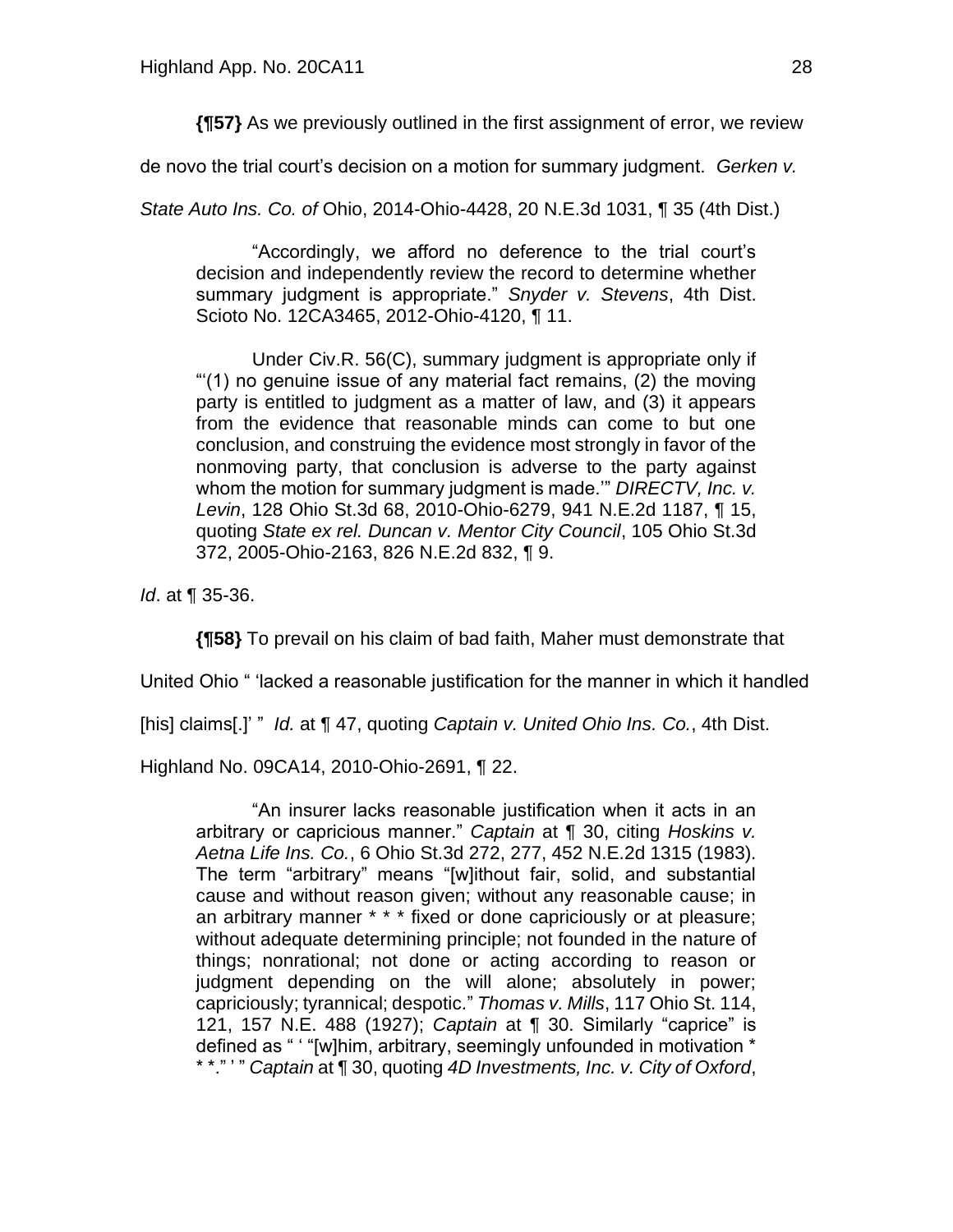12th Dist. Warren. No. CA98-04-082, 1999 WL 8357, \*2, in turn quoting *Black's Law Dictionary* 192 (5th Ed.1979).

*Id*. at ¶ 48.

**{¶59}** When considering the merit of the bad faith claim, there is no genuine issue of material fact since the only evidence outlining the investigation of Maher's claim by United Ohio was Weithman's uncontradicted affidavit. In his affidavit, Weithman confirmed that Maher reported a claim under the policy on February 13, 2019, and that a denial letter dated July 12, 2019, was mailed that same day to Maher's counsel. Weithman detailed the progress of the investigation during that five-month period.

**{¶60}** On the same day that Maher requested coverage under the policy, Weithman reviewed the policy and contacted Maher's counsel's office. Weithman was advised that Maher was a passenger in the Buggy and that the Buggy was not insured. During that phone conversation, Weithman requested a copy of the accident report and advised counsel's office that coverage may not be available since it is a commercial auto policy. Weithman that same day also contacted Maher's insurance agent and requested a certified copy of Maher's commercial auto insurance policy and a copy of any auto policy under Maher's name. On February 15, 2019, Weithman received a certified copy of Maher's commercial auto insurance policy and emailed Maher's counsel's office with a duplicate. Weithman also telephoned counsel's office and left a voice message requesting information regarding Maher's personal auto insurance.

**{¶61}** Weithman asked his unit manager, Donna Elliott, to review the file. She agreed that under the coverage selection of symbol 7, the Buggy would not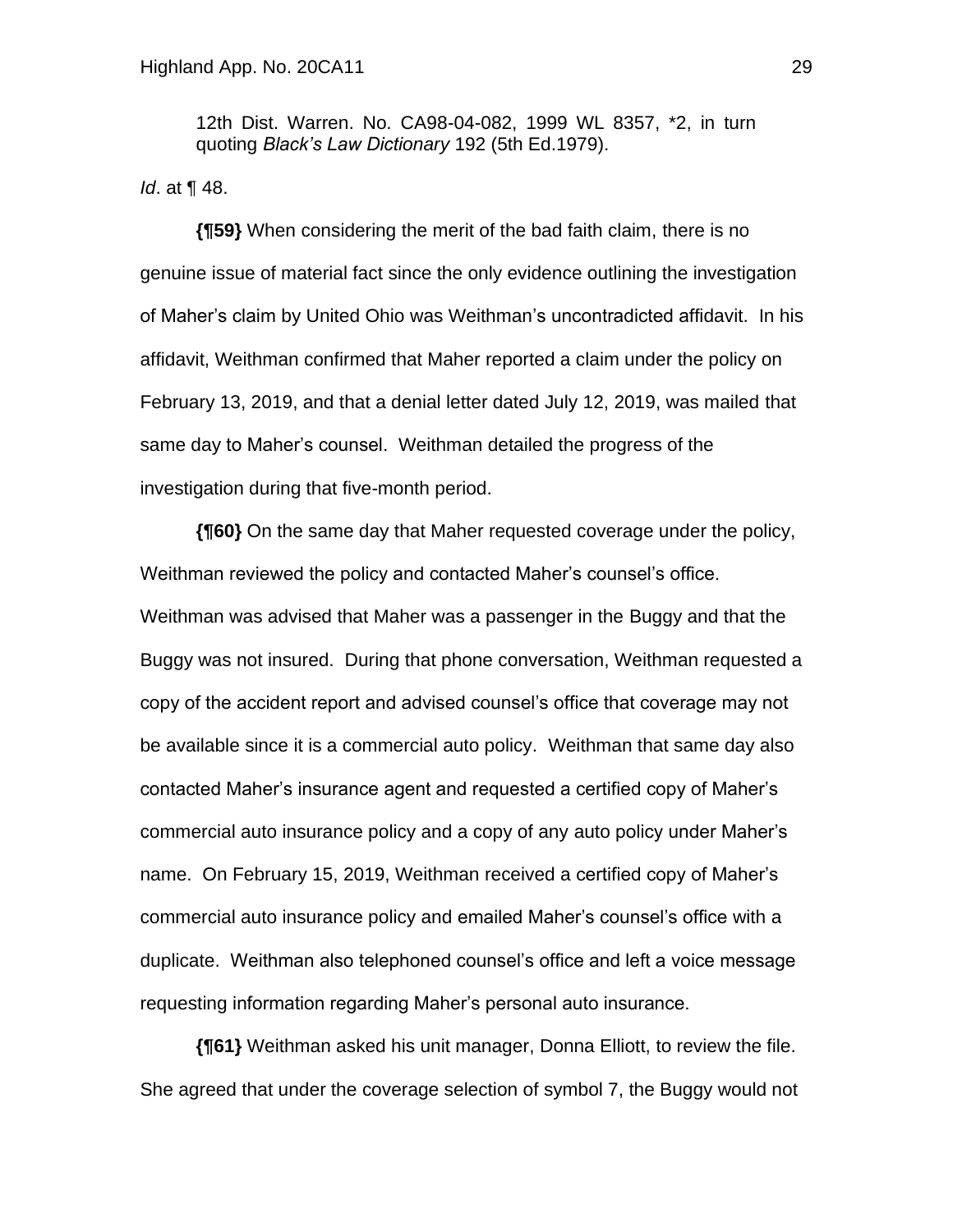#### Highland App. No. 20CA11 30

be covered under Maher's commercial auto policy. She also questioned whether Maher had a personal auto insurance policy. After not hearing back from Maher's counsel's office, on May 1, 2019, Weithman contacted counsel and spoke with staff member Karen. Weithman reiterated that the commercial auto policy was limited to a covered auto and the Buggy was not a listed auto in the policy. Karen confirmed that Maher did not have any other auto policies.

**{¶62}** Discussions between Weithman and Maher's counsel's office continued and on June 28, 2019, Weithman advised Maher's counsel that the claim will be reviewed with management at United Ohio and a decision as to coverage will be forthcoming. On July 12, 2019, Weithman prepared a letter denying coverage concluding that the Buggy was not a covered auto under the policy. The letter was mailed to Maher's counsel's office that same day.

**{¶63}** Applying the standards set forth for granting a motion for summary judgment and Maher's burden to demonstrate United Ohio acted arbitrarily or in a capricious manner on his claim for bad faith, we hold that United Ohio as a matter of law is entitled to judgment on the bad faith claim. There is no evidence United Ohio's denial of coverage was without a fair review of the claim and without substantial cause. To the contrary, Weithman's affidavit establishes that several of United Ohio's staff members reviewed the policy in light of Maher's request for medical expenses. United Ohio also maintained contact with Maher's counsel and kept him advised of the investigation. Moreover, our holding under the first assignment of error that Maher was not entitled to coverage supports the conclusion that United Ohio did not arbitrarily deny his claim.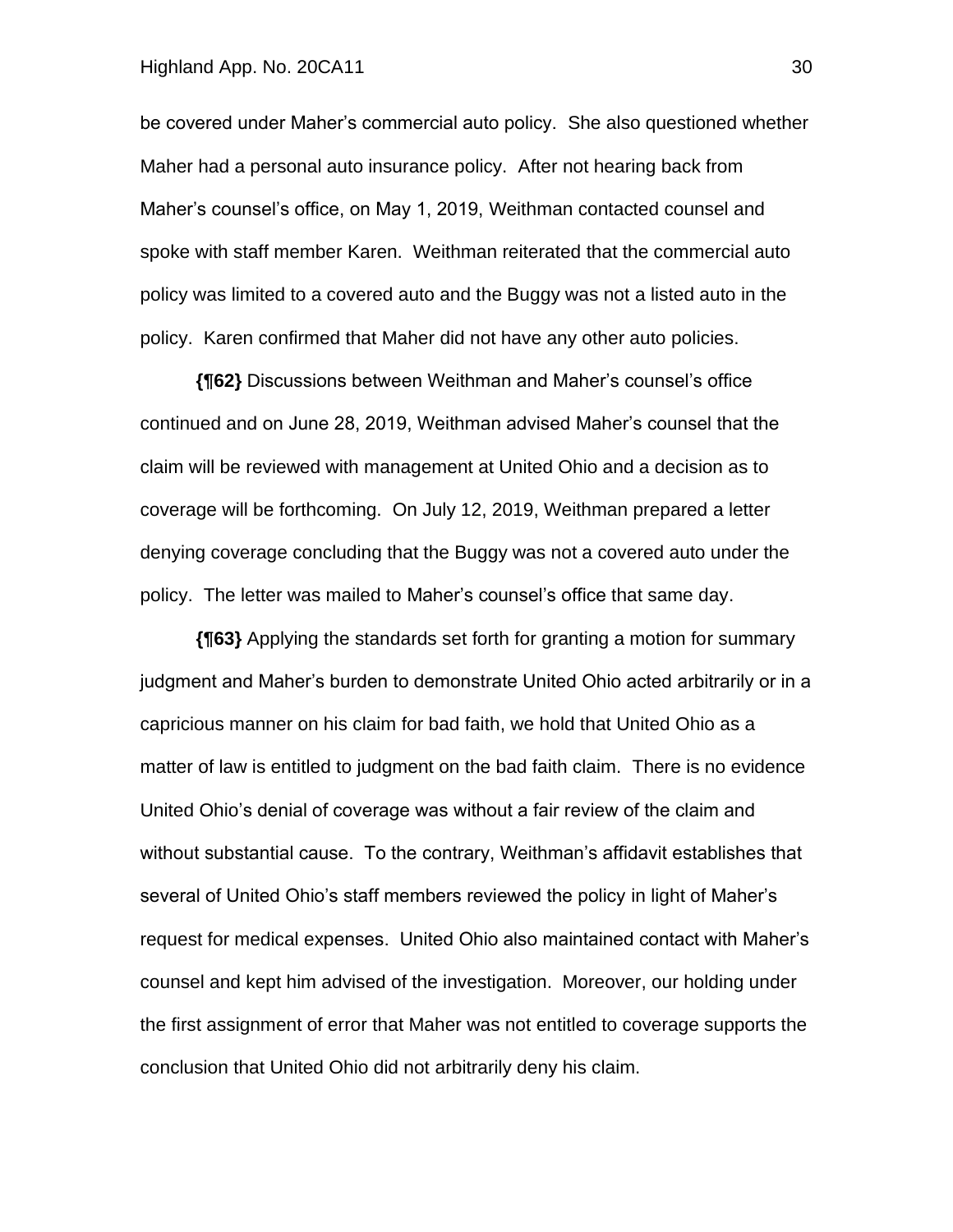**{¶64}** Accordingly, Maher's second assignment of error is overruled and we affirm the trial court's decision granting United Ohio's motion for summary judgment on the bad faith claim.

# **CONCLUSION**

**{¶65}** Having overruled Maher's two assignments of error, we affirm the trial court's judgment entry granting United Ohio's motion for summary judgment.

### **JUDGMENT AFFIRMED.**